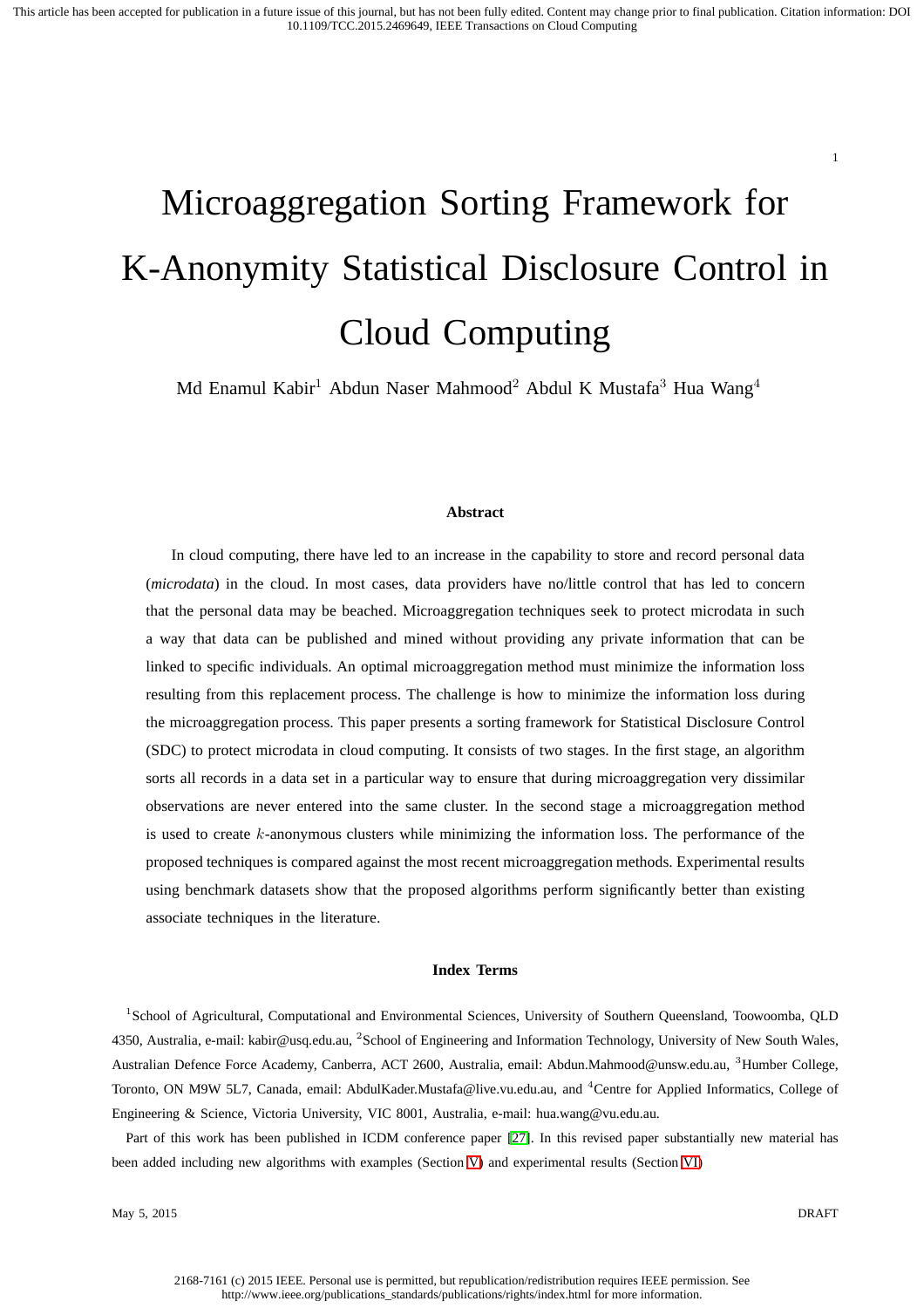Privacy, Microaggregation, Microdata protection, k-anonymity, Disclosure control

## I. INTRODUCTION

In recent years, the phenomenal technological developments in information technology have led to an increase in the capability to store and record personal data (microdata) of individuals in the cloud. This has led to concerns that the personal data may be misused for a variety of purposes. In order to alleviate these concerns, a number of techniques have been recently proposed in cloud computing in order to perform data mining tasks that are privacy-preserving. Thus the microdata protection in cloud computing has seen rapid advances in recent years and led to increased concerns about privacy. Existing laws and regulations require that the dissemination of microdata information needs to avoid the propagation of confidential information. In other words, microdata should be published in such a way that preserves the privacy of individuals. Due to this reason privacy and anonymity have been intensively studied in recent years in various fields [2], [3], [4], [34], [35], [36], [37], [38], [39], [40]. Microaggregation for Statistical Disclosure Control (SDC) is a family of methods to protect microdata from individual identification. SDC seeks to protect microdata in such a way that can be published and mined without providing any private information that can be linked to specific individuals. Thus, the microdata protection in SDC can be addressed from the viewpoint of privacy preserving in cloud computing.

To protect personal data from individual identification, SDC is often applied before the data are released for analysis [5], [30]. The purpose of microdata SDC is to alter the original microdata in such a way that the statistical analysis from the original data and the modified data are similar and the disclosure risk of identification is low [5]. As SDC requires suppressing or altering the original data, the quality of data and analysis results can be damaged. Hence, SDC methods must find a balance between data utility and personal confidentiality.

Various methods for Microaggregation have been proposed in the literature for protecting microdata [6], [7], [10], [11], [16], [17], [25], [26]. The basic idea of microaggregation is to partition a dataset into mutually exclusive groups of at least  $k$  records prior to publication, and then to publish the centroid over each group instead of individual records. The resulting anonymized dataset satisfies k-anonymity [14], [15], [23], requiring each record in a dataset to be identical to at least  $(k - 1)$  other records in the same dataset. As releasing microdata about individuals poses privacy threat due to the privacyrelated attributes, called quasi-identifiers, both k-anonymity and microaggregation only consider the quasiidentifiers. Microaggregation is traditionally restricted to numeric attributes in order to calculate the centroid of records, but also has been extended to handle categorical and ordinal attributes [7], [11], [24].

May 5, 2015 DRAFT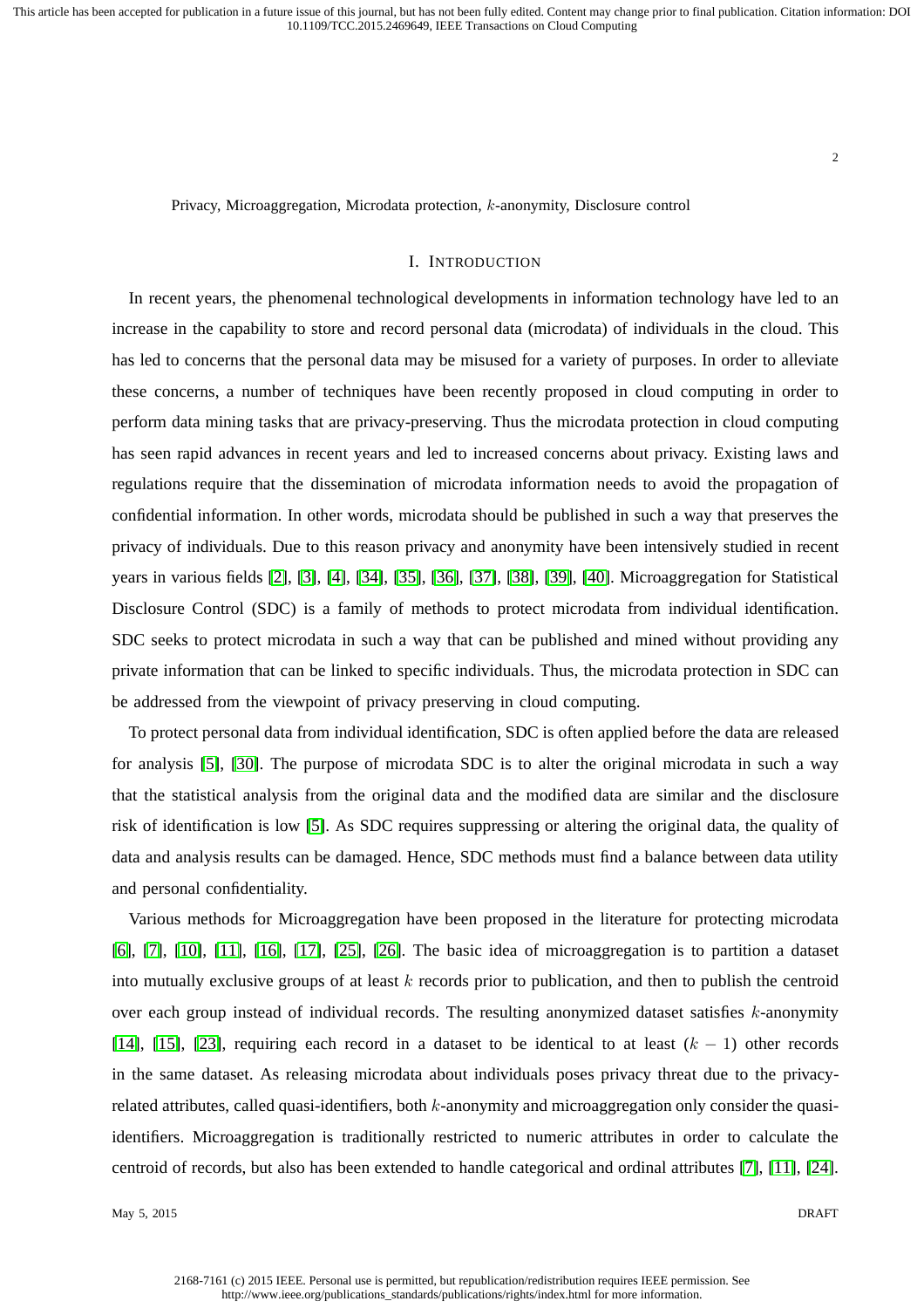In this paper we propose a microaggregated method that is restricted to numeric values.

The effectiveness of a microaggregation method is measured by calculating its information loss. A lower information loss implies that the anonymized dataset is less distorted from an original dataset, and thus provides better data quality for analysis. The SDC research community still relies on k- anonymity [22], [23] as in the context of SDC, it provides sufficient protection of personal confidentiality of microdata, while ensuring the quality of an anonymized dataset. Because of anonymization, an effective microaggregation method should incur as little information loss as possible. In order to be useful in practice, the dataset should keep as much informative as possible. Hence, it is necessary to seriously consider the tradeoff between privacy and information loss. To minimize the information loss due to microaggregation, all records are partitioned into several groups such that each group contains at least  $k$ similar records, and then the records in each group are replaced by their corresponding mean such that the values of each variable are the same. Such similar groups are known as clusters. In the context of data mining, clustering is a useful technique that partitions records into groups such that records within a group are similar to each other, while records in different groups are more distinct from one another. Thus, microaggregation can be seen as a clustering problem with constraints on the size of the clusters.

Many microaggregation methods derive from traditional clustering algorithms. For example, Domingo-Ferrer and Mateo-Sanz [6] proposed univariate and multivariate k-Ward algorithms that extend the agglomerative hierarchical clustering method of Ward et al. [28]. Domingo-Ferrer and Torra [9], [10] proposed a microaggregation method based on the fuzzy c-means algorithm [1], and Laszlo and Mukherjee [18] extended the standard minimum spanning tree partitioning algorithm for microaggregation [31]. All of these microaggregation methods build all clusters gradually but simultaneously. There are some other methods for microaggregation that have been proposed in the literature that build one/two cluster(s) at a time. Notable examples include Maximum Distance [20], Diameter-based Fixed-Size microaggregation and centroid-based Fixed-size microaggregation [18], Maximum Distance to Average Vector (MDAV) [11], MHM [12] and the Two Fixed Reference Points method [32]. Most recently, Lin *et al.* [33] proposed a density-based microaggregation method that forms clusters by the descending order of their densities, and then fine-tunes these clusters in reverse order. The present work is done mainly in the context of SDC microaggregation following norms within computer science community.

The reminder of this paper is organized as follows. We introduce the problem of microaggregation in Section II. Section III introduces the basic concept of microaggregation. Section IV reviews previous microaggregation methods. We propose a new sorting framework for microaggregation methods, explained with two different sorting algorithms in Section V. Section VI shows experimental results of the proposed

May 5, 2015 DRAFT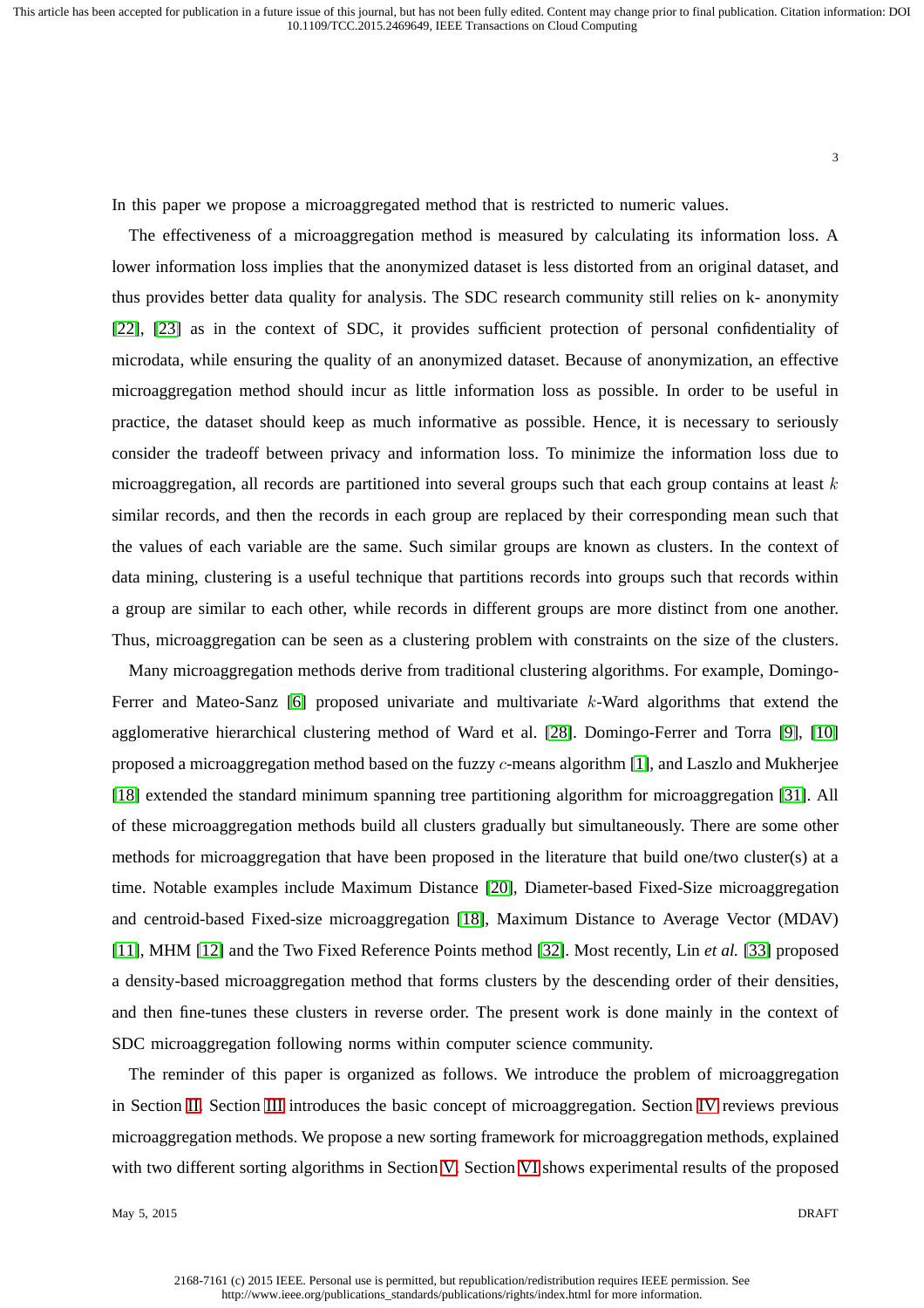4

methods. Finally, concluding remarks are included in Section VII.

### II. PROBLEM STATEMENT

The algorithms for microaggregation works by partitioning microdata into groups, where within groups the records are homogeneous but between groups the records are heterogeneous so that information loss is low. Similar groups are also called clusters. The level of privacy required is controlled by a security parameter  $k$ , the minimum number of records in a cluster. In essence, the parameter  $k$  specifies the maximum acceptable disclosure risk. Once a value for  $k$  has been selected by the data protector, the only job left is to maximize data utility. Maximizing utility can be achieved by microaggregating optimally, i.e. with minimum within-groups variability loss. So the main challenge in microaggregation is how to minimize the information loss during a clustering process. Although plenty of work has been done, to maximize the data utility by forming clusters, this is not yet sufficient in terms of information loss. So more research needs to be done to form the clusters such that the information loss is as low as possible. This paper analyses the problem with sorting frameworks such that the information loss is minimal.

Observing this challenge, this work presents a sorting-based framework for microaggregation. The proposed framework consists of two stages. In the first stage, a sorting algorithm sorts the data in a particular way so that records in the two extreme end of the sorted list are dissimilar based on the sorting technique. In the second stage two distant clusters are made simultaneously in a systematic way using the first and last records of the sorted dataset. For the first stage, two sorting algorithms have been proposed: the first based on multi-dimensional sorting, and the second based on distance from the centroid (explained in Section V). In the second stage, a pairwise systematic microaggregation algorithm forms a cluster with the first record and its  $(k - 1)$  nearest records and another cluster with the last record and its  $(k-1)$  nearest records. Next, it sorts the remaining records  $((n-2k)$ , if dataset contains n records) by using the same sorting algorithm and recursively builds pair-clusters simultaneously by using the first and the last record as seeds. Thus all clusters produced in this way contain  $k$  records except the last cluster that may contain at most  $(2k-1)$  records. Performance of the proposed methods is compared against the most recent widely used microaggregation methods. The experimental results show that the proposed microaggregation methods outperform the recent methods in the literature.

#### III. BACKGROUND

Microdata protection through microaggregation has been intensively studied in recent years. Many techniques and methods have been proposed to deal with this problem. In this section we describe some fundamental concepts of microaggregation.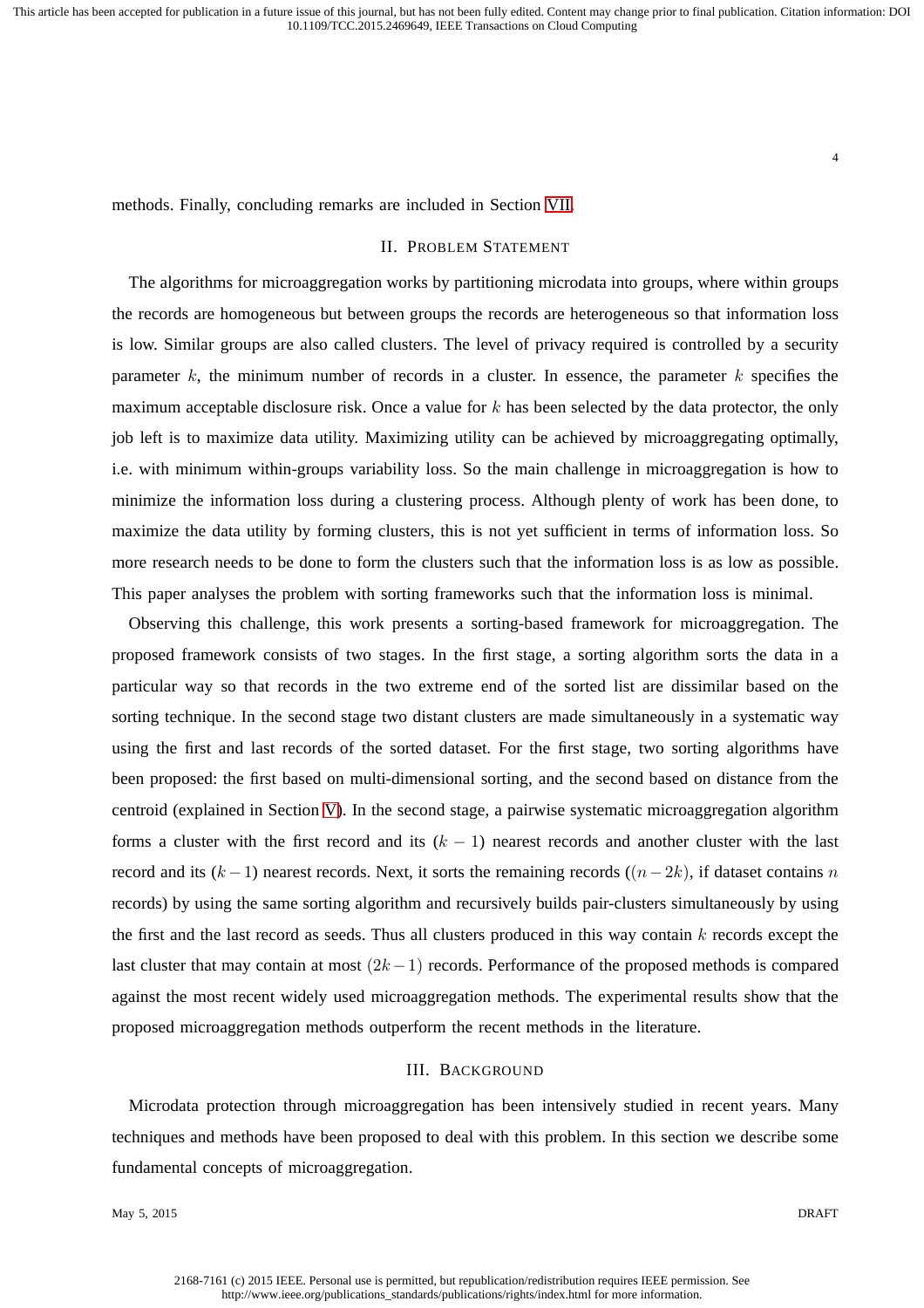When we microaggregate data we should keep in mind two goals: data utility and preserving privacy of individuals. In order to preserve the data utility, we should introduce as little noise as possible into the data and private data should be sufficiently modified in such a way that it is difficult for an adversary to re-identify the corresponding individuals. Figure 1 shows an example of microaggregated data where the individuals in each cluster are replaced by the corresponding cluster mean. The figure shows that after aggregating the chosen elements, it is impossible to distinguish them, so that the probability of linking any respondent is inversely proportional to the number of aggregated elements.



Fig. 1. Example of Microaggregation using mean

Consider a microdata set  $T$  with  $p$  numeric attributes and  $n$  records, where each record is represented as a vector in a p-dimensional space. For a given positive integer  $k \leq n$ , a microaggregation method partitions T into g clusters, where each cluster contains at least  $k$  records (to satisfy  $k$ -anonymity), and then replaces the records in each cluster with the centroid of the cluster. Let  $n_i$  denote the number of records in the *i*th cluster, and  $x_{ij}$ ,  $1 \leq j \leq n_i$ , denote the *j*th record in the *i*th cluster. Then,  $n_i \geq k$  for  $i = 1$  to g, and  $\sum_{i=1}^{g} n_i = n$ . The centroid of the *i*th cluster, denoted by  $\bar{x}_i$  is calculated as the average vector of all the records in the ith cluster.

In the same way, the centroid of T, denoted by  $\bar{x}$ , is the average vector of all the records in T. Information loss is used to quantify the amount of information of a dataset that is lost after applying a microaggregation method. In this paper we use the most common definition of information loss by Domingo-Ferrer and Mateo-Sanz [6] as follows:

$$
IL = \frac{SSE}{SST} \tag{1}
$$

where SSE is the within-cluster squared error, calculated by summing the Euclidean distance of each

May 5, 2015 DRAFT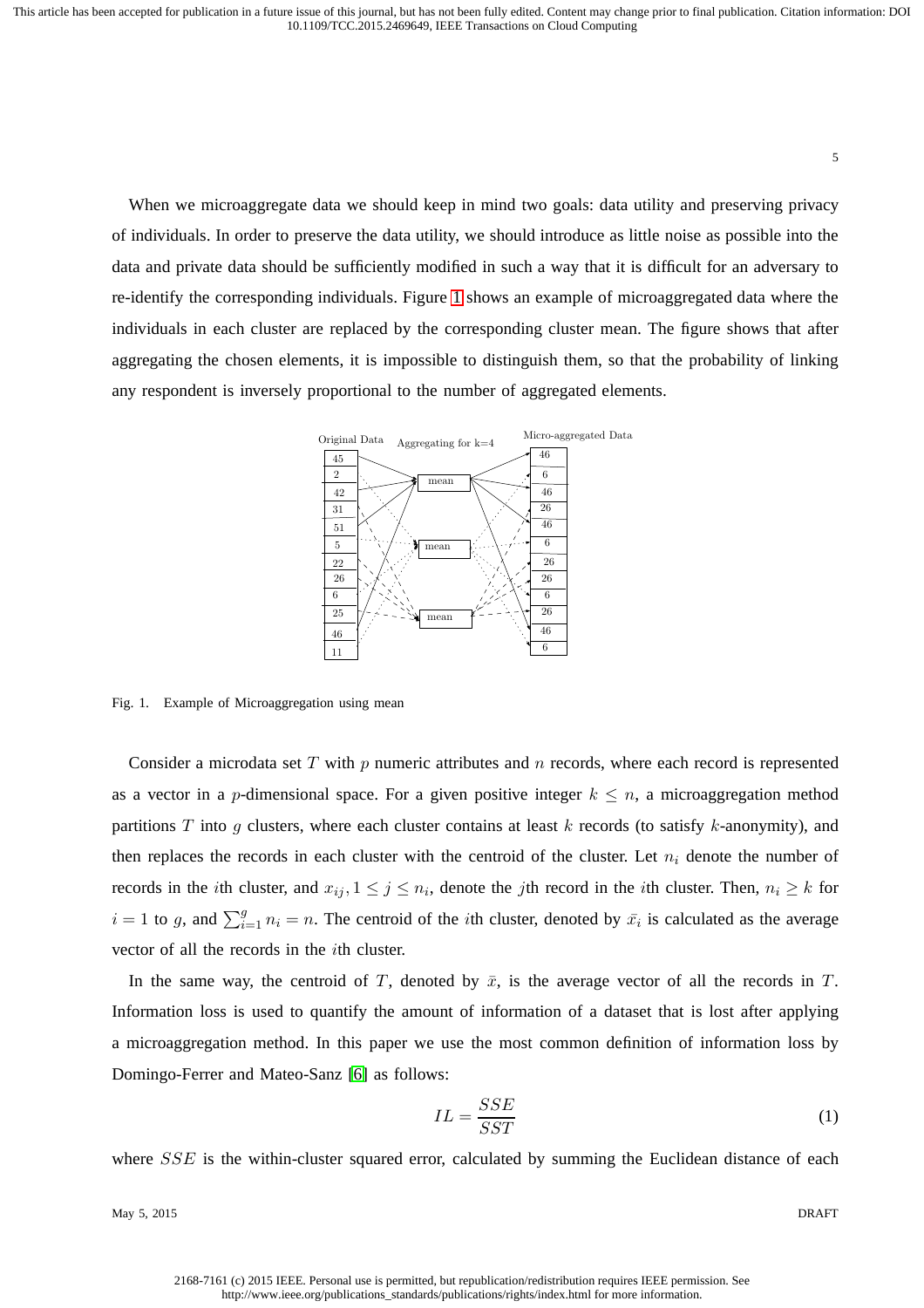6

record  $x_{ij}$  to the average value  $\bar{x}_i$  as follows:

$$
SSE = \sum_{i=1}^{g} \sum_{j=1}^{n_i} (x_{ij} - \bar{x}_i)'(x_{ij} - \bar{x}_i)
$$
 (2)

and  $SST$  is the sum of squared error within the entire dataset  $T$ , calculated by summing the Euclidean distance of each record  $x_{ij}$  to the average value  $\bar{x}$  as follows:

$$
SST = \sum_{i=1}^{g} \sum_{j=1}^{n_i} (x_{ij} - \bar{x})^{'} (x_{ij} - \bar{x})
$$
\n(3)

For a given dataset  $T$ ,  $SST$  is fixed regardless of how  $T$  is partitioned. On the other hand, the SSE varies among different partitions of a dataset. In essence, SSE measures the similarity of the records in a cluster. The lower the SSE, the higher the within-cluster homogeneity and the higher the SSE, the lower the within-cluster homogeneity. If all records in a cluster are the same, then the SSE is zero indicating no information is lost. On the other hand, if all the records in a cluster are more diverse, SSE is large indicating more information loss. In this paper, we used SSE as a measure of similarity. Therefore, the microaggregation problem can be enumerated as a constraint optimization problem as follows:

**Definition 1 (Microaggregation problem)** Given a dataset T of n elements and a positive integer  $k$ , find a partitioning  $G = \{G_1, G_2, ..., G_g\}$  of T such that

- 1)  $G_i \cap G_j = \Phi$ , for all  $i \neq j = 1, 2, ..., p$ ,
- 2)  $\cup_{i=1}^{p} G_i = T$ ,
- 3) SSE is minimized,
- 4) for all  $G_i \in T$ ,  $|G_i| \geq k$  for any  $G_i \in \mathbf{G}$ .

The microaggregation problem stated above can be solved in polynomial time for a univariate dataset [17] but has been shown to be NP hard for multivariate dataset [19]. It is a natural expectation that  $SSE$ is low if the number of clusters is large. Thus the number of records in each cluster should be kept close to k. Domingo-Ferrer and Mateo-Sanz [6] showed that no cluster should contain more than  $(2k - 1)$ records since such clusters can always be partitioned to further reduce information loss.

#### IV. PREVIOUS MICROAGGREGATION METHODS

Previous microaggregation methods have been roughly divided into two categories, namely fixed-size and data-oriented microaggregation [6], [12]. For fixed-size microaggregation, the partition is done by dividing a dataset into clusters that have size  $k$ , except perhaps one cluster which has a size between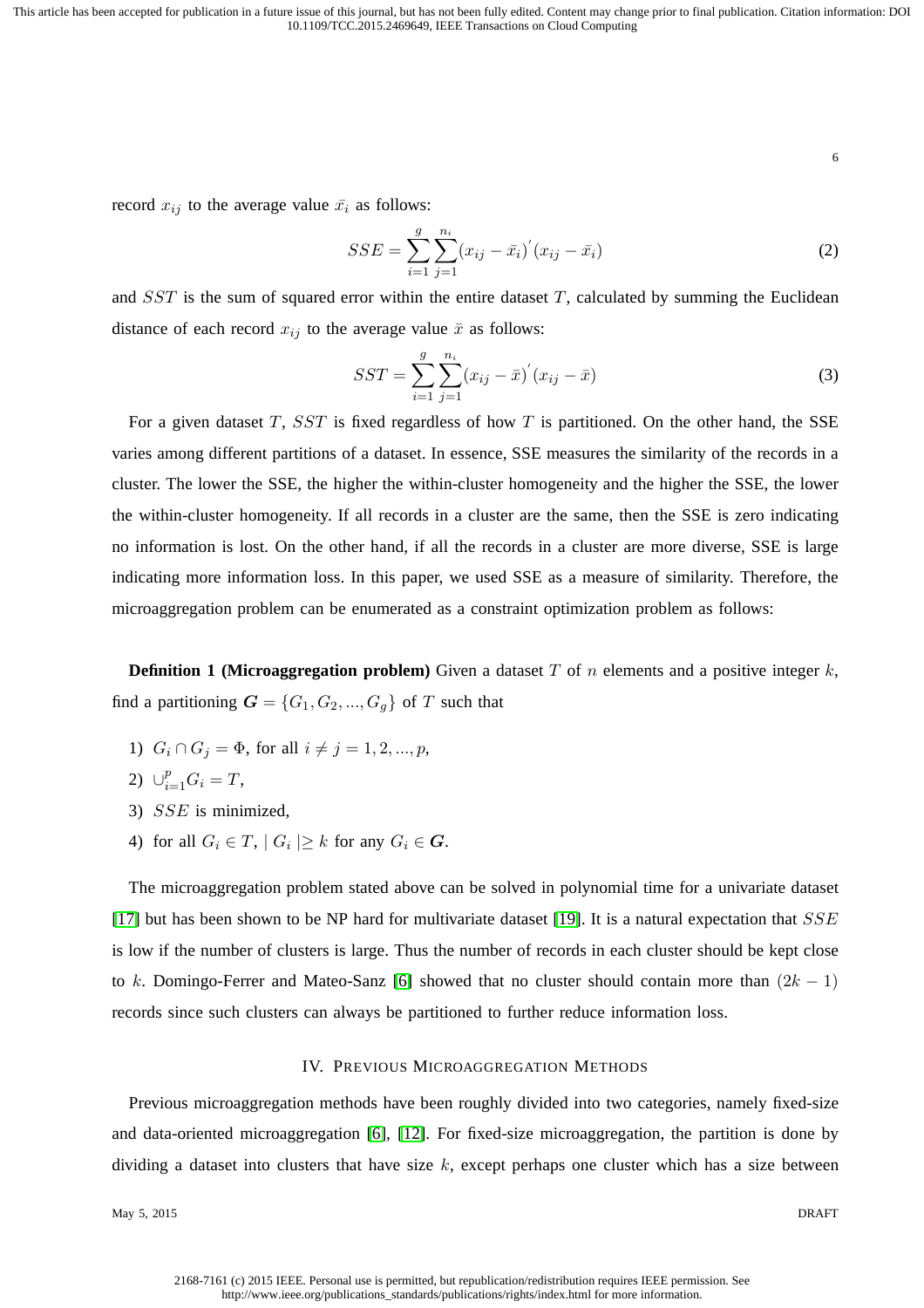k and  $(2k - 1)$ , depending on the total number of records n and the anonymity parameter k. For the data-oriented microaggregation, the partition is done by allowing all clusters with sizes between  $k$  and  $(2k - 1)$ . Intuitively, fixed-size methods reduce the search space, and thus are more computationally efficient than data-oriented methods [33]. However, data-oriented methods can adapt to different values of k and various data distributions and thus may achieve lower information loss than fixed-size methods.

Domingo-Ferrer and Mateo-Sanz [6] proposed a multivariate fixed-size microaggregation method, later called the Maximum Distance (MD) method [20]. The MD method repeatedly locates the two records that are most distant to each other, and forms two clusters with their respective  $(k - 1)$  nearest records until fewer than  $2k$  records remain. If at least k records remain, it then forms a new cluster with all remaining records. Finally when there are fewer than  $k$  records not assigned to any cluster yet, this algorithm then individually assigns these records to their closest clusters. This method has a time complexity of  $O(n^3)$ although it can easily fixed to have a runtime of  $O(n^2)$ . This method works well for some datasets as when the dataset is large, microaggregation is normally combined with blocking; the most usual way is to block by one of the attributes whose semantics is appropriate for blocking. Laszlo and Mukherjee [18] modified the last step of the MD method such that each remaining record is added to its own nearest cluster and proposed Diameter-based Fixed-size microaggregation. This method is however not a fixed size method because it allows more than one cluster to have more than  $k$  records.

The MDAV method is the most widely used microaggregation method [11]. MDAV is the same as MD except in the first step. MDAV finds the record  $r$  that is furthest from the current centroid of the dataset and the record s that is furthest from  $r$  instead of finding the two records that are most distant to each other, as is done in MD. Then form a cluster with r and its  $(k - 1)$  nearest records and form another cluster with s and its  $(k - 1)$  nearest records. For the remaining records, repeat this process until fewer than 2k records remain. If between k and  $(2k - 1)$  records remain, MDAV simply forms a new group with all of the remaining records. On the other hand, if the number of the remaining records is below  $k$ , it adds all of the remaining records to their nearest cluster/clusters. So MDAV is a fixed size method. Lin *et al.* [33] proposed a modified MDAV, called MDAV-1. The MDAV-1 is similar to MDAV except when the number of the remaining records is between k and  $(2k - 1)$ , a new cluster is formed with the record that is the furthest from the centroid of the remaining records, and its  $(k - 1)$  nearest records. Any remaining records are then added to their respective nearest cluster/clusters. Experimental results indicate that MDAV-1 incurs slightly less information loss than MDAV [33]. Another variant of the MDAV method, called MDAV-generic, is proposed by Solanas [20], where by the threshold  $2k$  is altered to 3k. If between  $2k$  and  $(3k-1)$  records remain, then find the record r that is furthest from the

May 5, 2015 DRAFT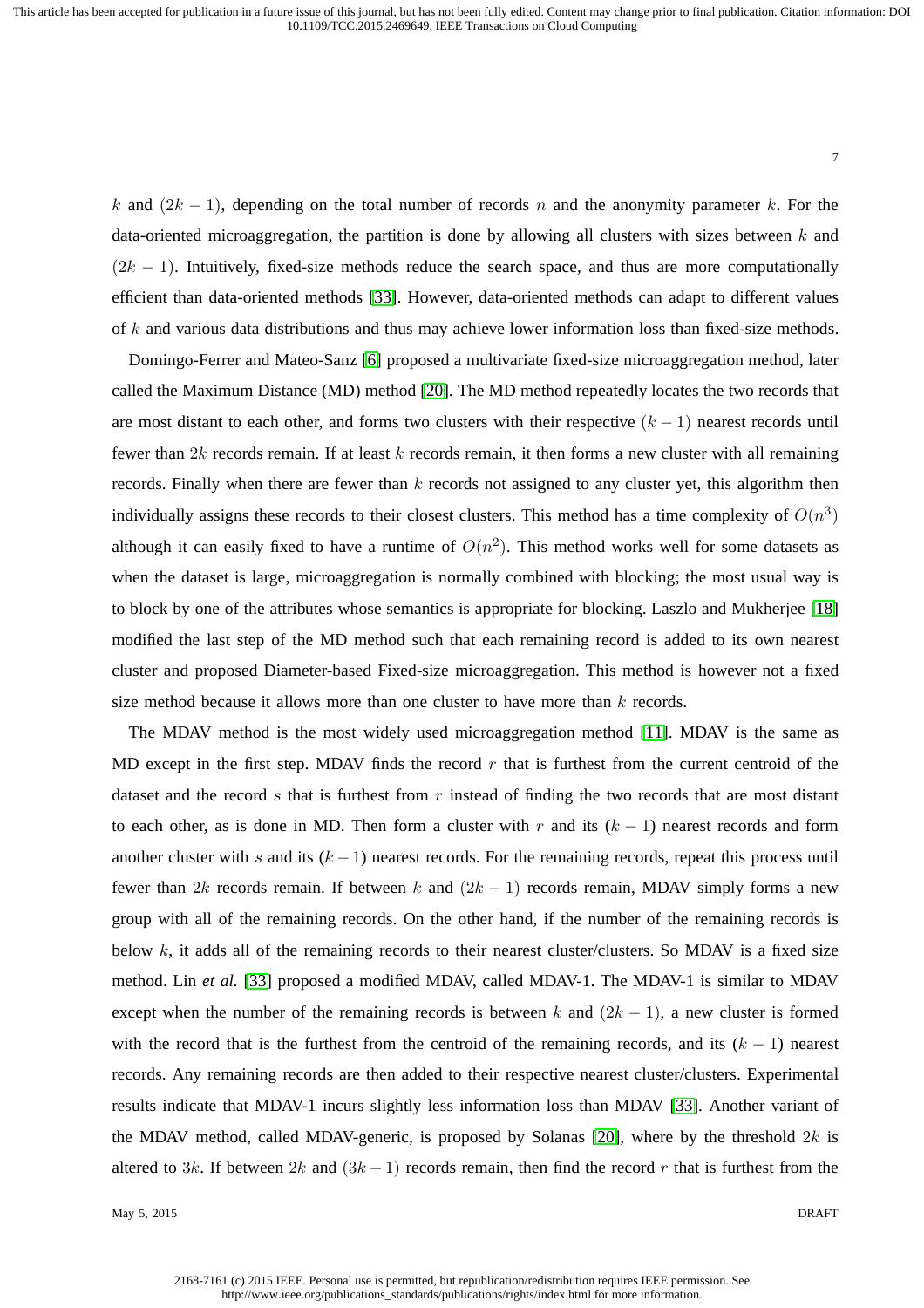centroid of the remaining records and form a cluster with r and its  $(k - 1)$  nearest records and another cluster with the remaining records. Finally when fewer than  $2k$  records remain, this algorithm then forms a new cluster with all the remaining records.

Laszlo and Mukherjee [18] proposed another method, called Centroid-based Fixed-size microaggregation that is also based on a centroid but builds only one cluster during each iteration. This algorithm first find a record r that is furthest from the current centroid of the dataset and then find a cluster with  $r$  and its  $(k - 1)$  nearest records. For the remaining records repeat the same process until fewer than k records remain. Finally add each remaining record to its nearest clusters. This method is not a fixed-size method as more than one cluster has more than k records. Solanas *et al.* [21] proposed a variable-size variant of MDAV, called V-MDAV. V-MDAV first builds a new cluster of k records and then tries to extend this to up to  $(2k - 1)$ records based on some criteria. V-MDAV adopts a user-defined parameter to control the threshold of adding more records to a cluster. Chang *et al.* [32] proposed the Two Fixed Reference Points (TFRP) method to accelerate the clustering process of  $k$ -anonymization. During the first phase, TFRP selects two extreme points calculated from the dataset. Let  $N_{min}$  and  $N_{max}$  be the minimum and maximum values over all attributes in the datasets, respectively, then one reference point  $G_1$  has  $N_{min}$ as its value for all attributes, and another reference point  $G_2$  has  $N_{max}$  as its value for all attributes. A cluster of k records is then formed with the record r that is the furthest from  $G_1$  and the  $(k-1)$  nearest records to r. Similarly another cluster of  $k$  records is formed with the record  $s$  that is the furthest from  $G_2$  and  $(k - 1)$  nearest records to s. These two steps are repeated until fewer than k records remain. Finally, these remaining records are assigned to their respective nearest clusters. This method is quite efficient as  $G_1$  and  $G_2$  are fixed throughout the iterations. When all clusters are generated, TFRP applies a enhancement step to determine whether the records of a cluster should be retained or decomposed and added to other clusters.

Lin *et al.* [33] proposed a density-based algorithm (DBA) for microaggregation. The DBA has two different scenarios. The first state of DBA (DBA-1) repeatedly builds a new cluster using the  $k$ -neighborhood of the record with the highest  $k$ -density among all records that are not yet assigned to any cluster until fewer than k unassigned records remain. These remaining records are then assigned to their respective nearest clusters. The DBA-1 partitions the dataset into some clusters, where each cluster contains no fewer than  $k$  records. The second state of DBA (DBA-2) attempts to fine-tune all clusters by checking whether to decompose a cluster and merge its content with other clusters. Notably, all clusters are checked during the DBA-2 by the reverse of the order that they were added to clusters in the DBA-1. After several clusters are removed and their records are added to their nearest clusters in the DBA-2, some clusters

May 5, 2015 DRAFT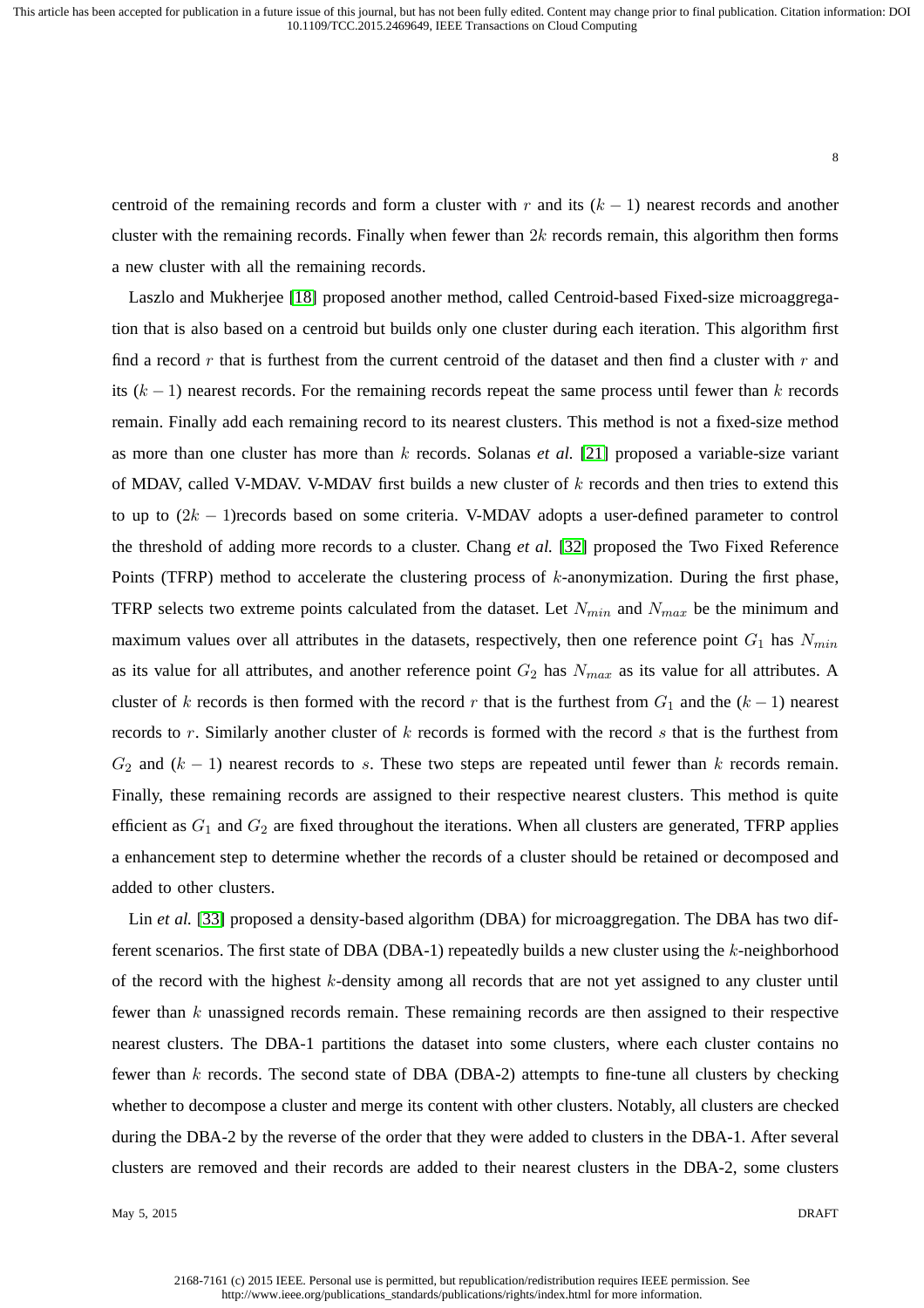9

may contain more than  $(2k - 1)$  records. At the end of the DBA-2, the MDAV-1 algorithm is applied to each cluster with size above  $(2k - 1)$  to reduce the information loss. This state is finally called MDAV-2. Experimental results show that the DBA attains a reasonable dominance over the latest microaggregation methods.

All of the microaggregation methods described above repeatedly choose one/ two records according to various heuristics and form one/two cluster(s) with the chosen records and their respective  $(k - 1)$  other records. However there are other microaggregation methods that build all clusters simultaneously and work by initially forming multiple clusters of records in the form of trees, where each tree represent a cluster. The multivariate k-Ward algorithm [6] first finds the two records that are furthest from each other in the dataset and build two clusters from these two records and their respective  $(k - 1)$  nearest records. Each of the remaining record then forms its own cluster. These clusters are repeatedly merged until all clusters have at least  $k$  records. Finally the algorithm is recursively applied to each cluster containing 2k or more records. Domingo-Ferrer *et al.* [13] proposed a multivariate microaggregation method called  $\mu$ -Approx. This method first builds a forest and then decomposes the trees in the forest such that all trees have sizes between k and max $(2k - 1, 3k - 5)$ . Finally, for any tree with size greater than  $(2k - 1)$ , find the node in the tree that is furthest from the centroid of the tree. Form a cluster with this node and its  $(k - 1)$  nearest records in the tree and form another cluster with the remaining records in the tree.

Hansen an Mukherjee [17] proposed a microaggregation method for univariate datasets called HM. After that Domingo-Ferrer *et al.* [12] proposed a multivariate version of the HM method, called MHM. This method first uses various heuristics, such as nearest point next (NPN), maximum distance (MD) or MDAV to order the multivariate records. Steps similar to the HM method are then applied to generate clusters based on this ordering. Domingo-Ferrer *et al.* [10] proposed a microaggregation method based on fuzzy c-means algorithm (FCM) [1]. This method repeatedly runs FCM to adjust the two parameters of FCM (one is the number of clusters c and another is the exponent for the partition matrix  $m$ ) until each cluster contains at least k records. The value of c is initially large (and m is small) and is gradually reduced (increased) during the repeated FCM runs to reduce the size of each cluster. The same process is then recursively applied to those clusters with  $2k$  or more records.

#### V. THE PROPOSED APPROACH

This section presents sorting algorithms and a pairwise systematic technique for microaggregation that attempts to minimize the information loss and satisfies the k-anonymity requirement.

Figure 2 shows an example of our proposed microaggregation sorting framework. The raw/unsorted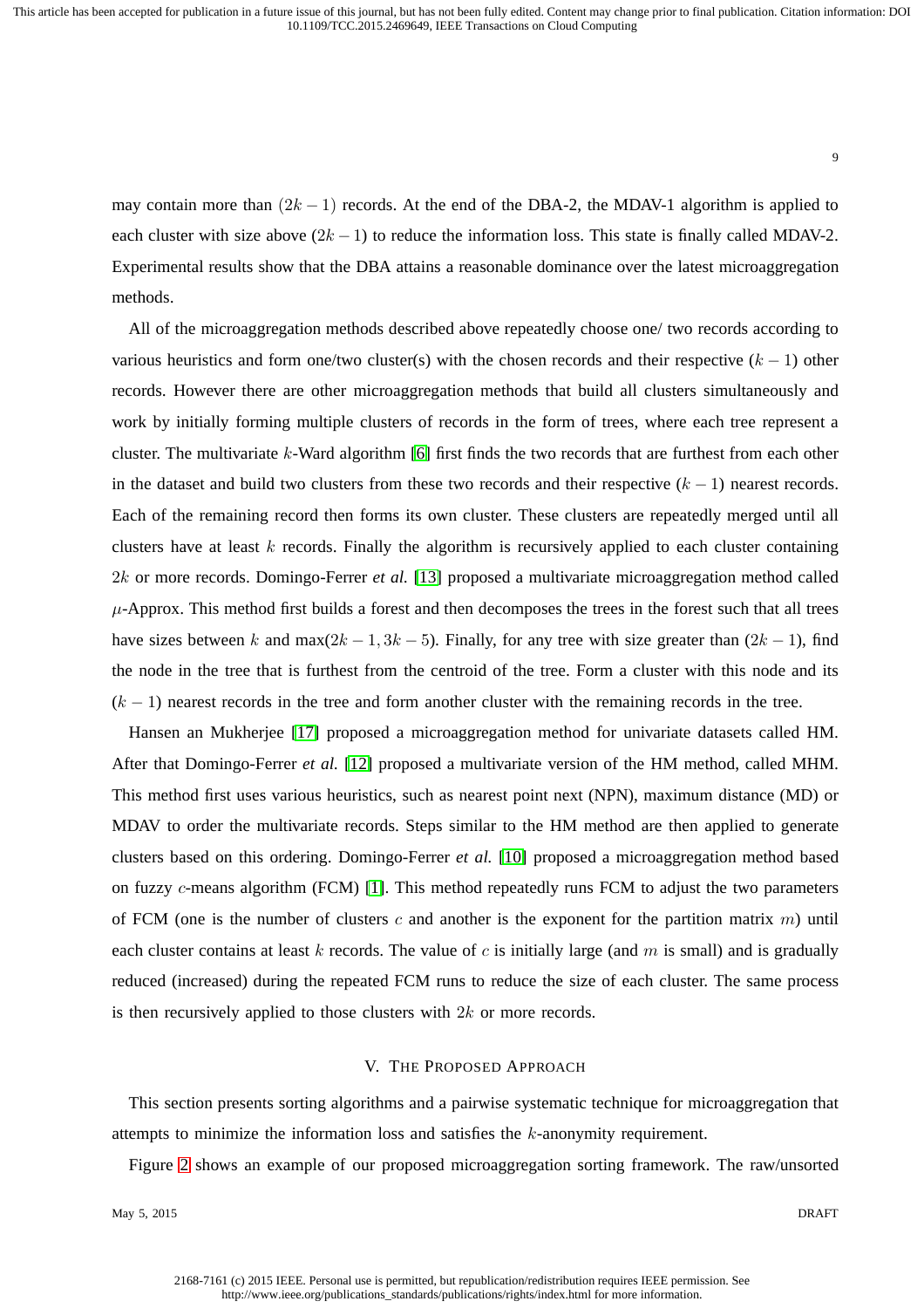

Fig. 2. Microaggregation Sorting Framework



| $\scriptstyle{V_1}$ | $\scriptstyle{V_2}$ |
|---------------------|---------------------|
| 5                   | 6                   |
| 3                   | 10                  |
| 1                   | 3                   |
| $\overline{c}$      | 1                   |
|                     | 2                   |

data is first normalized and then sorting functions are applied to sort them. Then a P-S microaggregation technique is applied to the sorting data in order to protect individual identification. It has been observed that the reason of existing techniques have high information loss is due to some clusters containing very *different* records which increase the information loss of a cluster. However, a random initial choice of cluster elements may lead to a sub-optimal microaggregation (of dissimilar records) in the same cluster, resulting in higher Information Loss. The proposed techniques solve this problem by creating initial clusters in such a way so that the records in cluster are very dissimilar to the records in another cluster. This can be achieved by applying sorting techniques and choosing extreme elements as part of two different clusters. This process is explained in the following sections (Section V-B and Section V-C). Next, a pairwise systematic method takes this sorted dataset to create two clusters repeatedly by minimizing information loss and observing k-anonymity. The algorithm is described in Section V-D. The comparative results of the two techniques against existing techniques in the literature is given in Section VI.

May 5, 2015 DRAFT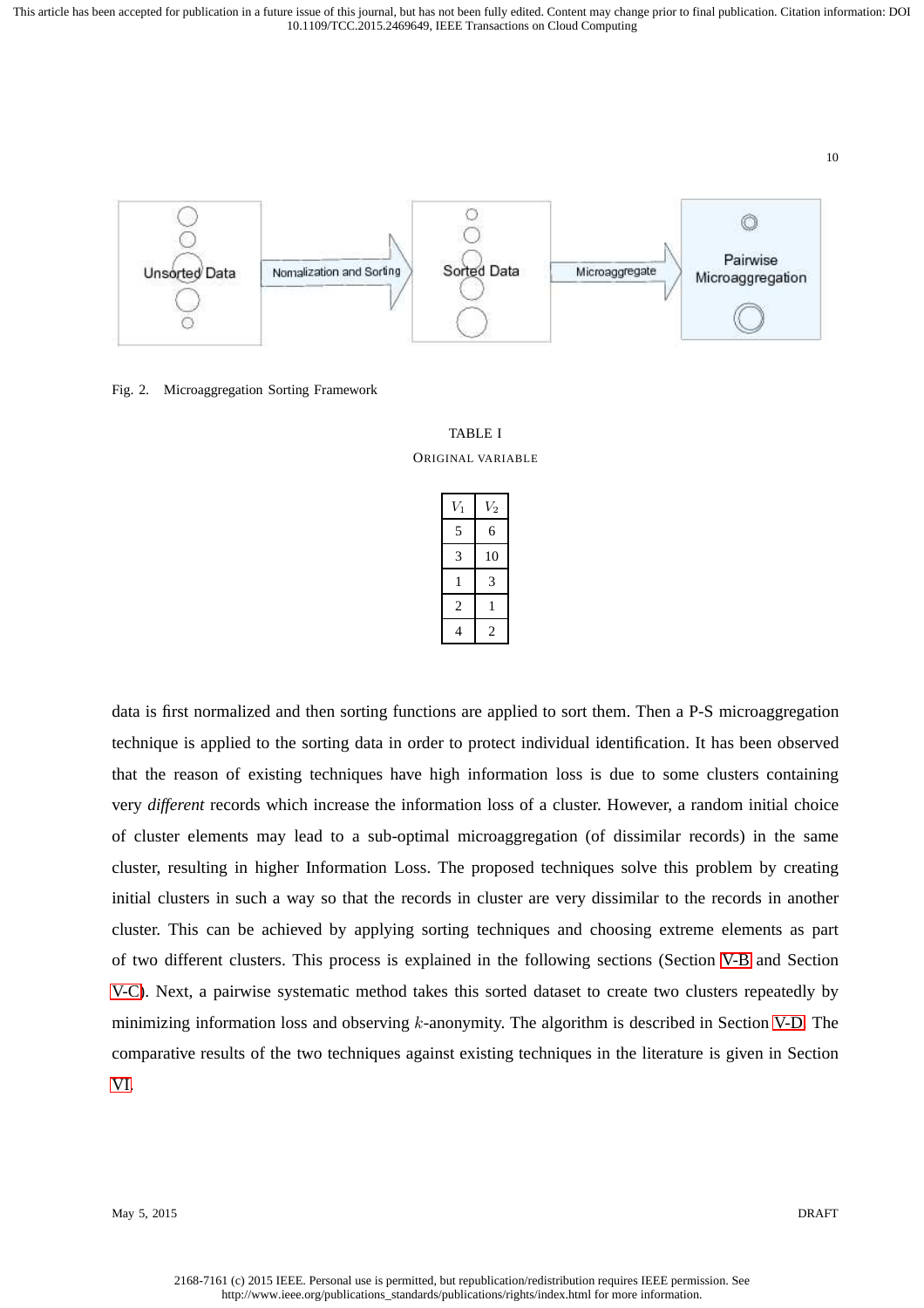#### *A. Normalization of data*

To avoid attribute bias, data should be normalized before applying microagggregation methods. In this paper, the following normalization formulae is used in order to adjust values measured on different scales to a notionally common scale:

$$
X' = \frac{X - X_{min}}{X_{max} - X_{min}}\tag{4}
$$

This unity-based normalization carried out in order to bring all values into the range [0,1].

#### *B. Multi-Dimensional Sorting Technique*

Before describing the sorting technique, first, consider a simple example. Consider Table I which consists of two variables  $V_1$  and  $V_2$ . Rank (R)/Index arranges each of the variables in ascending order individually and creates a table where the columns indicates the value **position** in the original data (Table I). For example, the first rank (3) of column 1 in Table IIA indicates the position of smallest value of the first variable (1) in Table I. Similarly, the second (4) and third (2) ranks indicate the positions of second smallest (2) and third lowest (3) values respectively. The second column is also created in the same way. Now sum the positions of each rank. For example, in Table IIB rank 1 comes from the positions of  $5^{th}$ row of first column and  $4^{th}$  row of second column, rank 2 comes from the positions of third row of first column and fifth row of second column and so on, i.e.,  $1(9)$ ,  $2(8)$ ,  $3(4)$ ,  $4(3)$ ,  $5(6)$ , where first number is the rank and the number in bracket is the sum of respective positions. The last column is the rank of the sum-values in bracket of the previous column. For example, 4(3) is ranked 1, since 3 is the smallest sum in 9, 8, 4, 3, 6. Thus according to this sorting algorithm, the first record in the sorted table (see Table III) should be the  $4^{th}$  row, the second record should be third row of original table in Table I and so on. The sorted table is presented in Table III. The algorithm of this sorting technique is presented in Table 1.

| TABLE II                                                     |  |
|--------------------------------------------------------------|--|
| A. RANK OF SORTED VALUES B. SUM OF RANKS AND FINAL POSITIONS |  |

| $\mathcal{R}_1$ | $\mathcal{R}_2$ |
|-----------------|-----------------|
| 3               |                 |
| 4               | 5               |
| $\overline{c}$  | 3               |
| 5               |                 |
|                 | $\mathbf{2}$    |

| Rank Sum      | R. |
|---------------|----|
| $1(5+4)=1(9)$ | 5  |
| $2(3+5)=2(8)$ |    |
| $3(1+3)=3(4)$ | 2  |
| $4(2+1)=4(3)$ |    |
| $5(4+2)=5(6)$ |    |

May 5, 2015 DRAFT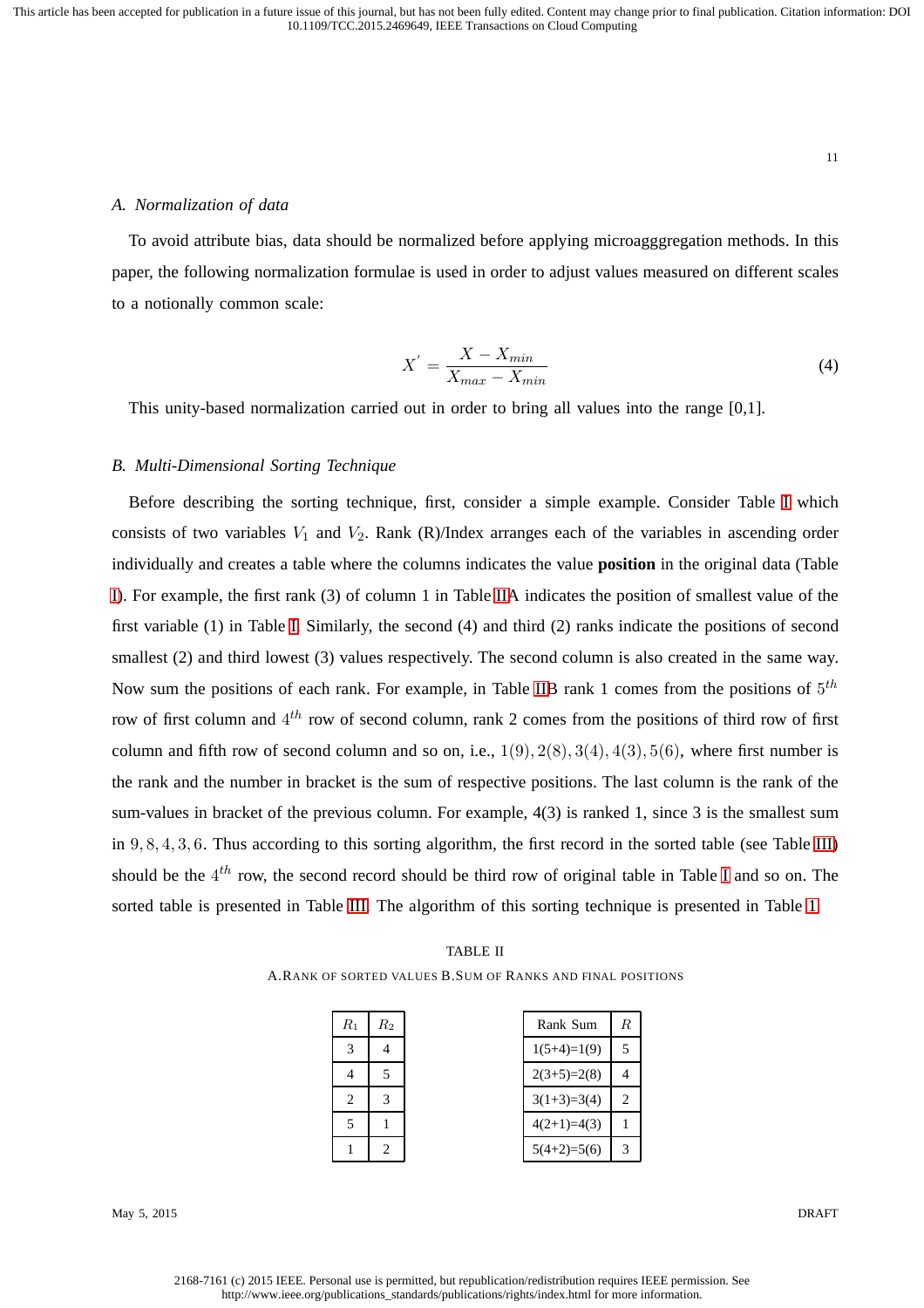#### TABLE III

#### SORTED VARIABLES

| $V_1$ | $V_2$          |
|-------|----------------|
| 2     | 1              |
| 1     | 3              |
| 4     | $\overline{c}$ |
| 3     | 10             |
| 5     | 6              |

**input** :  $T$  is a p-dimensional matrix with  $n$  rows of instances **output**: C is a p-dimensional matrix, IX is index of the sorted matrix **1.1**  $[D,\text{Index}_{Y}] = \text{Sort}(T)$ ; **1.2 for**  $m \leftarrow 1$  **to**  $p$  **do 1.3 for**  $j \leftarrow 1$  **to** n **do 1.4** Create an index array IA such that the value at Index<sub>Y</sub>  $[j, m] = j$  represents  $T(j)$ 's position/index in the sorted array  $IA[j, m]$ **1.5 end 1.6 end 1.7**  $[D, IX] = Sort(sum(IA,2))$  %Create an index array IX such that it contains the sum of sorted value of IA **1.8**  $C = T(IX, :)$  % This rearranges the input matrix according to IX. **Algorithm 1:** Multi-Dimensional Sorting Algorithm

According to the next phase algorithm in Table 2, it is expected that the first record and the last record are distant from each other, so that the first record and the last record are not included in the same cluster.

#### *C. Mean-based Sorting Technique*

The mean-based sorting technique simply defines a way to calculate the distance between a point and the centroid of the dataset, and sorts these points based on this distance. Consider a microdata set  $T$  with p numeric attributes, namely  $Y_1, Y_2, ..., Y_p$  and n records. Thus each record is represented as a vector in a p-dimensional space. To sort all the records with respect to the numeric attributes, we define the jth sorted record in the dataset  $T$  as follows:

May 5, 2015 DRAFT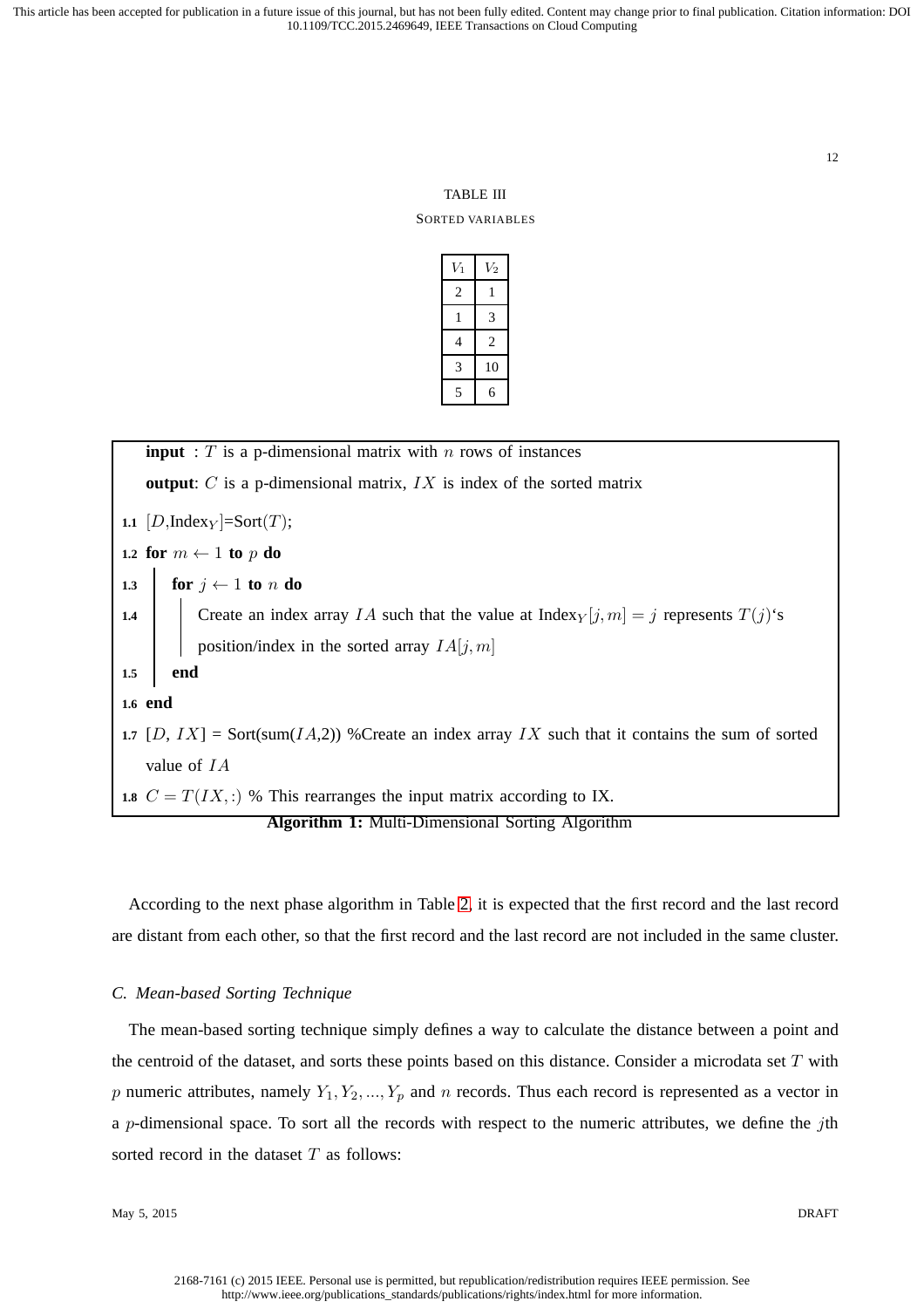13

TABLE IV MEAN-SORTING TECHNIQUE

| $y_1$ | $y_2$ | $\sum_{i=1}^p (y_{ij} - \bar{y}_i)$ | R                           |
|-------|-------|-------------------------------------|-----------------------------|
| 5     | 6     | 3.6                                 |                             |
| 3     | 10    | 5.6                                 | 5                           |
| 1     | 3     | $-3.4$                              | $\mathcal{D}_{\mathcal{L}}$ |
| 2     | 1     | $-4.4$                              | 1                           |
| 4     | 2     | $-1.4$                              | 3                           |
|       |       |                                     |                             |

$$
SF_j = \sum_{i=1}^{p} (y_{ij} - \bar{y}_i), \quad j = 1, 2..., n.
$$
 (5)

where,  $y_{ij}$  is the jth record of the *i*th attribute and  $\bar{y}_i$  is the centroid of the *i*th attribute. The SF stated above measures the distance between the records and their corresponding centroid. In this study, the SF is arranged in ascending order indicating records that are arranged in order of magnitude. The lower the values of SF, the more the records are below their respective centroid and the higher the values of SF, the more the records are above their respective centroid. Thus the records in the dataset  $T$ , sorted in ascending order based on the SF and the first and the last record, are most distant among all other records in the dataset T.

To illustrate the Meansort algorithm, consider Table IV in which the columns represent the two data variables  $y_1$  and  $y_2$ , their SF values (calculated using Equation 5), and the ranking of the SF values. Therefore, according to the example in Table IV row 2  $(5.6)$  and row 4  $(-4.4)$  are the two farthest instances hence they occupy the top and bottom positions in Table V which represents the sorted data. As mentioned earlier, this sorted table is used by the next technique (P-S algorithm) to systematically create two clusters at a time that minimizes the information loss and satisfies  $k$ -anonymity.

#### *D. Pairwise-Systematic (P-S) microaggregation algorithm*

Based on the information loss measure in Equation (1), the sorting process in Algorithm 1, the sorting function in Equation (5), and the definition of the microaggregation problem, the Pairwise-Systematic (P-S) microaggregation algorithm are as follows:

According to this method, first sorts all records of n in the dataset  $T$  in ascending order using the Algorithm 1 and Equation 5. Thus in the sorting dataset, the first record and the last record are the most distant to each other among all other pair records in the dataset  $T$ . The algorithm (see Algorithm 2)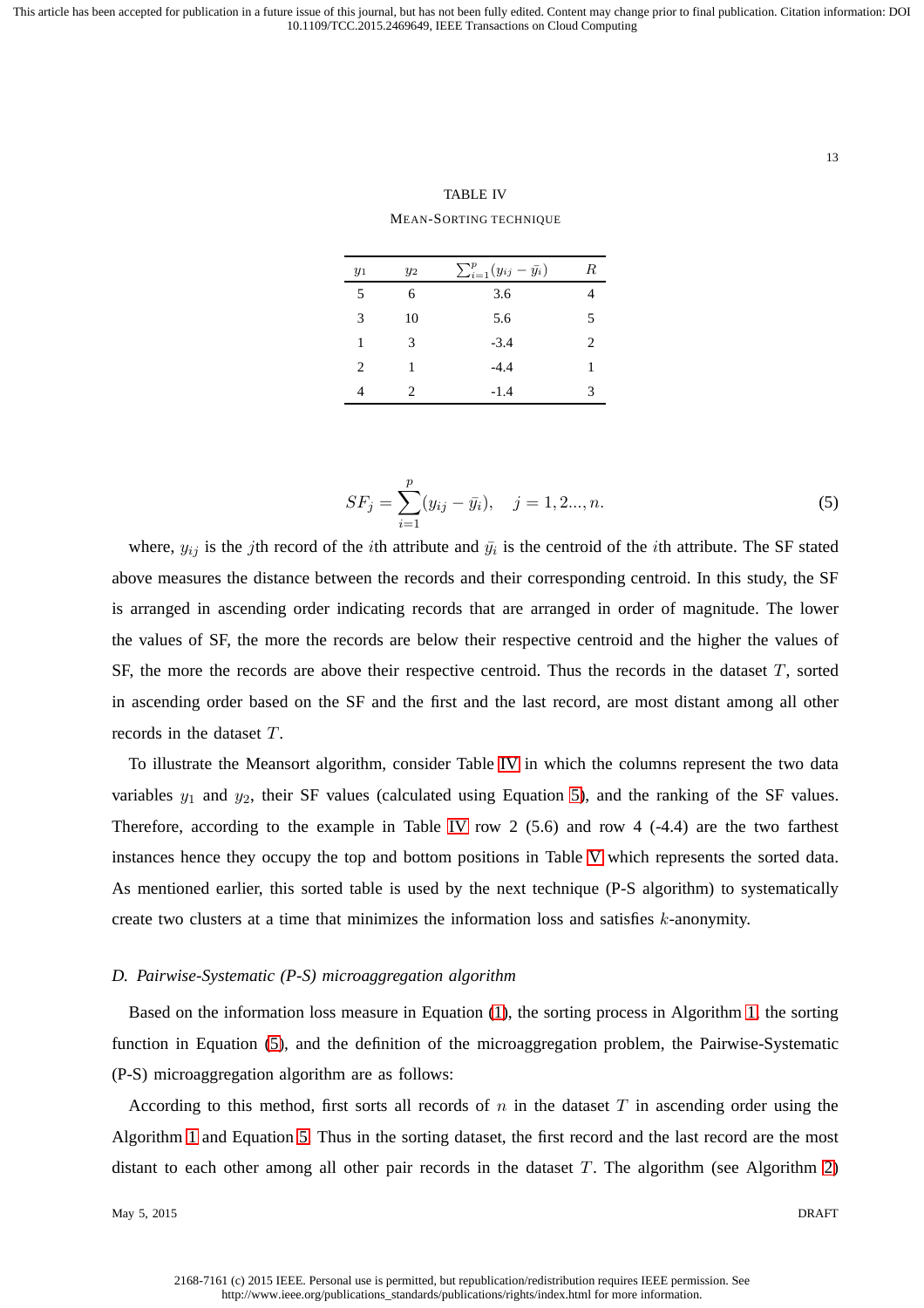14

TABLE V SORTED VARIABLES

| $y_1$ | $y_2$ |
|-------|-------|
| 2     | 1     |
| 1     | 3     |
| 4     | 2     |
| 5     | 6     |
| 3     | 10    |

| <b>input</b> : a dataset $T$ of $n$ records and a positive integer $k$                                     |  |  |  |  |  |
|------------------------------------------------------------------------------------------------------------|--|--|--|--|--|
| <b>output</b> : a partitioning $G = G_1, G_2, , G_g$ of T, where $g =  G $ and $G_i \geq k$ for $i = 1$ to |  |  |  |  |  |
| $g$ .                                                                                                      |  |  |  |  |  |
| 2.1 Let $G = \Phi$ , and $T' = T$ ;                                                                        |  |  |  |  |  |
| 2.2 Sort all records in $T'$ in ascending order using Algorithm 1 and Equation 5;                          |  |  |  |  |  |
| 2.3 Find the first $f \in T'$ and the last record $l \in T'$ ;                                             |  |  |  |  |  |
| 2.4 Form a cluster $G_1$ containing first record f and its $(k-1)$ nearest records that causes             |  |  |  |  |  |
| less SSE in $T'$ ; and another cluster $G_2$ containing last record l and its $(k-1)$ nearest              |  |  |  |  |  |
| records that causes less SSE in $T'$ ;                                                                     |  |  |  |  |  |
| 2.5 Set $G = G \cup \{G_1, G_2\}$ and $T' = T' - G_1 - G_2$ ;                                              |  |  |  |  |  |
| 2.6 Repeat steps 2.2-2.4 until $ T  < 3k$ ;                                                                |  |  |  |  |  |
| 2.7 if $2k \le  T'  \le (3k-1)$ then                                                                       |  |  |  |  |  |
| Go to step 2.2<br>$2.8\,$                                                                                  |  |  |  |  |  |
| Form a cluster containing the first record $f \in T'$ and its $(k-1)$ nearest records that<br>2.9          |  |  |  |  |  |
| causes less SSE in $T'$                                                                                    |  |  |  |  |  |
| Form another cluster with remaining records in $T'$<br>2.10                                                |  |  |  |  |  |
| else if $T' < 2k$ then<br>2.11                                                                             |  |  |  |  |  |
| Form a new cluster with all the remaining records in $T'$ .<br>2.12                                        |  |  |  |  |  |
| end<br>2.13                                                                                                |  |  |  |  |  |
| 2.14 end                                                                                                   |  |  |  |  |  |

## **Algorithm 2:** P-S Microaggregation Algorithm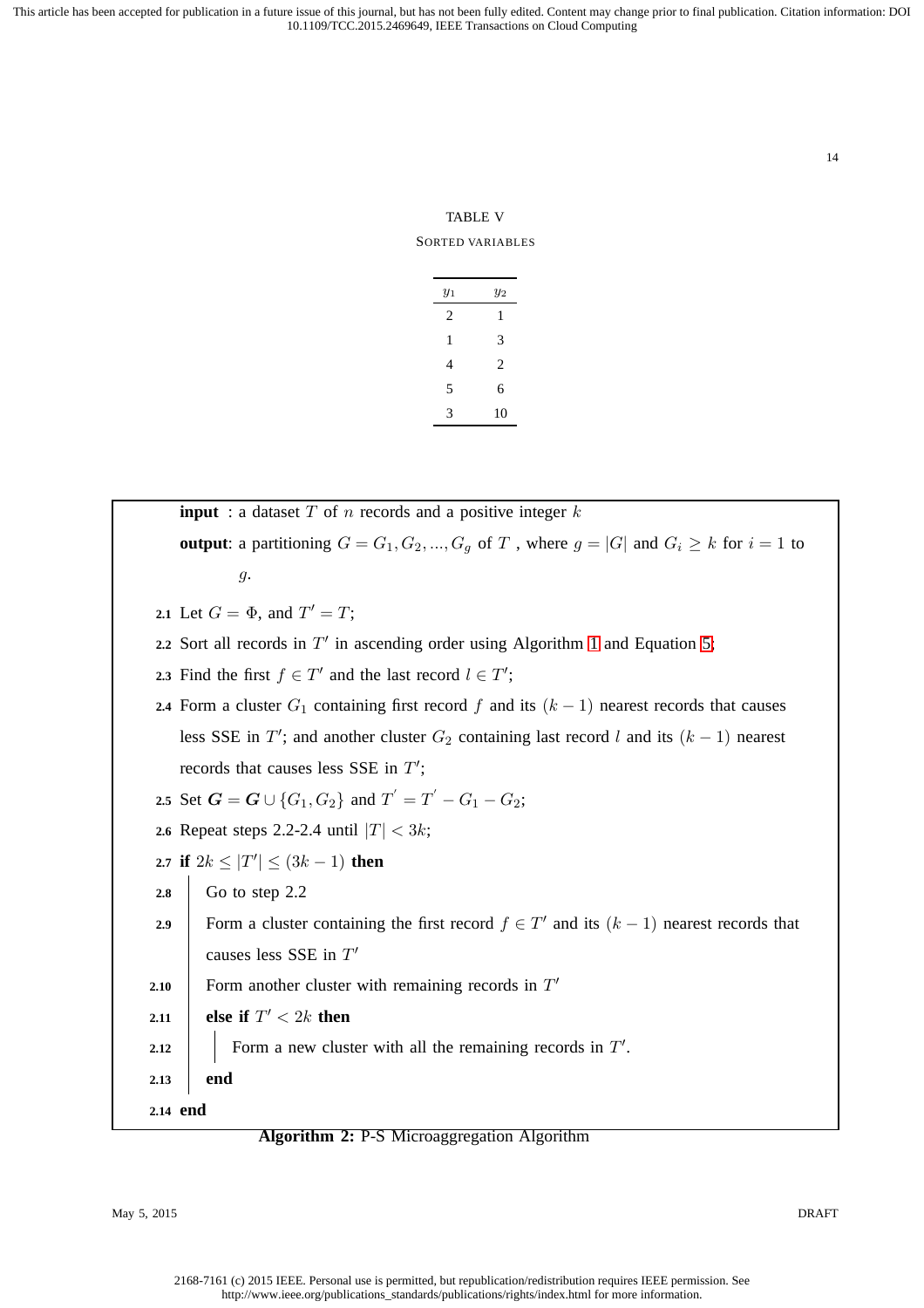repeatedly builds pair clusters using the first record and the last record in the sorting dataset and their corresponding  $(k-1)$  nearest records until fewer than 3k records remain (see steps 2.2-2.6 of Algorithm 2). The nearest records in a cluster are chosen in such a way that the inclusion of these records causes less SSE than the other records in the dataset. If between  $2k$  and  $(3k - 1)$  records remain, then sort these records in ascending order by using the same sorting process in Algorithm 1, and sorting function in Equation 5 and then find the first record f. Form a cluster with f and its  $(k - 1)$  nearest records that causes less SSE, and another cluster with the remaining records (see step 2.7 of Algorithm 2). Moreover, if fewer than  $2k$  records remain, then form a new cluster with all remaining records (see step 2.9 of Algorithm 2).

The proposed algorithm stated above endeavours to repeatedly build two clusters simultaneously in a systematic way. As the records in the dataset  $T$  are arranged in ascending order and the first record and the last record are most distant to each other, building clusters in this systematic way, the algorithm easily captures if there are any extreme values in the dataset. The algorithm is similar to MDAV-generic but the selection process of two most distant points are different, as well as how clusters are built based SSE.

#### VI. EXPERIMENTAL RESULTS

This section presents the experimental results and compares the results with several existing techniques. The objective of this experiment is to investigate the effectiveness of the proposed algorithms in terms of measured information loss of represented cluster data. The following three datasets [12], which have been used as benchmarks in previous studies to evaluate various microaggregation methods, were adopted in the experiments.

- 1) The "Tarragona" dataset contains 834 records with 13 numerical attributes.
- 2) The "Census" dataset contains 1,080 records with 13 numerical attributes.
- 3) The "EIA" dataset contains 4,092 records with 11 numeric attributes (plus two additional categorical attributes not used here).

To accurately evaluate our approach, the performance of the proposed algorithms (MultiDSort+PS and Meansort+PS) are compared in this section with various microaggregation methods. Tables VI-VIII show the information losses of these microaggregation methods. Data representing the proposed techniques for each dataset and each  $k$  value are shown in bold face (i.e., bottom two rows). The information losses

May 5, 2015 DRAFT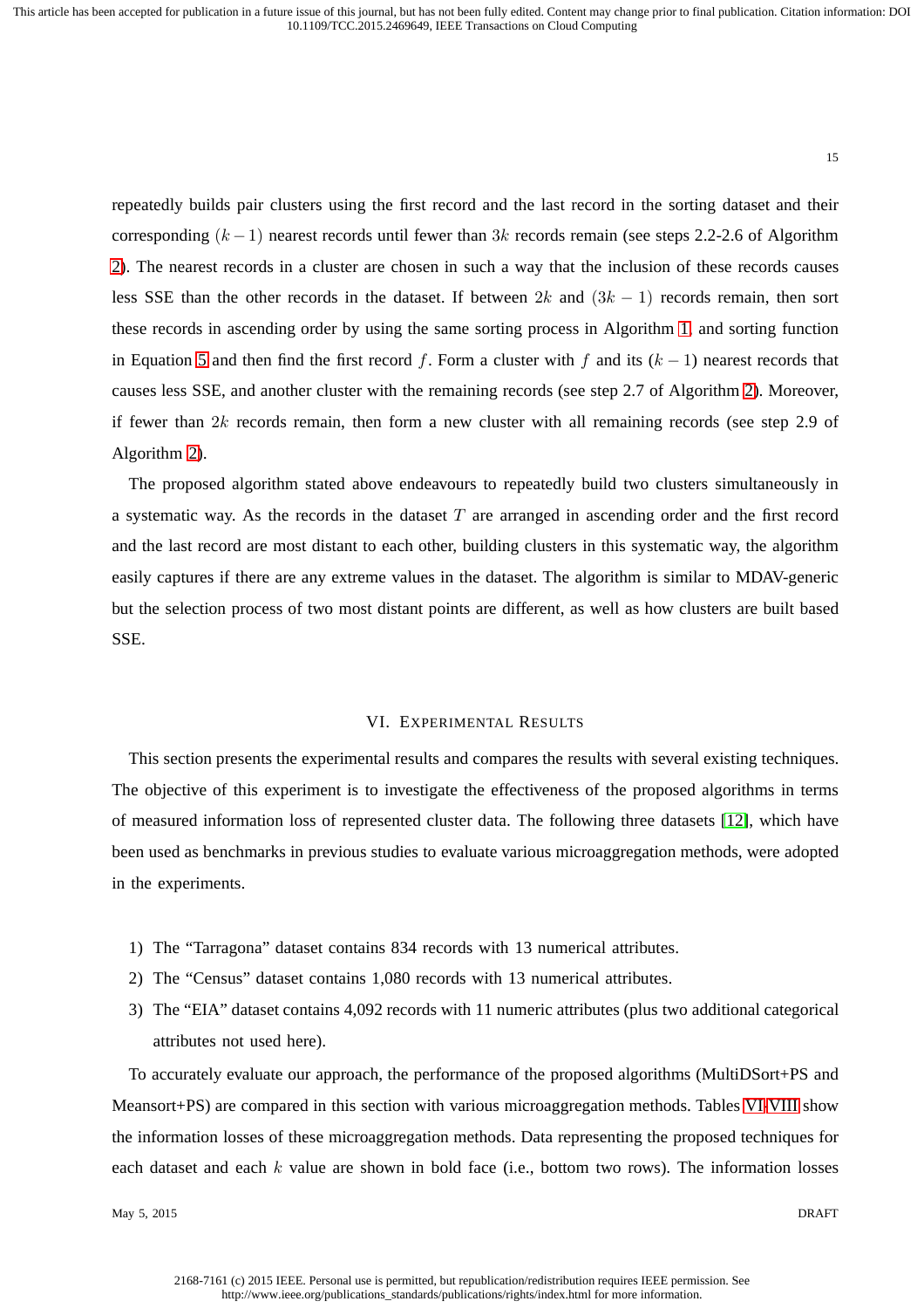#### 16

TABLE VI INFORMATION LOSS COMPARISON USING TARRAGONA DATASET

| Method            | $k=3$       | $k=4$       | $k=5$       | $k=10$      |
|-------------------|-------------|-------------|-------------|-------------|
| <b>MDAV-MHM</b>   | 16.9326     |             | 22.4617     | 33.1923     |
| MD-MHM            | 16.9829     |             | 22.5269     | 33.1834     |
| <b>CBFS-MHM</b>   | 16.9714     |             | 22.8227     | 33.2188     |
| NPN-MHM           | 17.3949     |             | 27.0213     | 40.1831     |
| M-d               | 16.6300     | 19.66       | 24.5000     | 38.5800     |
| $\mu$ -Approx     | 17.10       | 20.51       | 26.04       | 38.80       |
| TFRP-1            | 17.228      | 19.396      | 22.110      | 33.186      |
| TFRP-2            | 16.881      | 19.181      | 21.847      | 33.088      |
| MDAV-1            | 16.93258762 | 19.54578612 | 22.46128236 | 33.19235838 |
| $MDAV-2$          | 16.38261429 | 19.01314997 | 22.07965363 | 33.17932950 |
| $DBA-1$           | 20.69948803 | 23.82761456 | 26.00129826 | 35.39295837 |
| $DBA-2$           | 16.15265063 | 22.67107728 | 25.45039236 | 34.80675148 |
| <b>MultiDSort</b> | 9.86        | 12.17       | 18.52       | 32.23       |
| <b>Meansort</b>   | 5.49        | 8.34        | 10.89       | 17.00       |

# TABLE VII INFORMATION LOSS COMPARISON USING CENSUS DATASET

| Method          | $k=3$       | $k=4$       | $k=5$       | $k=10$      |
|-----------------|-------------|-------------|-------------|-------------|
| <b>MDAV-MHM</b> | 5.6523      |             | 9.0870      | 14.2239     |
| MD-MHM          | 5.69724     |             | 8.98594     | 14.3965     |
| <b>CBFS-MHM</b> | 5.6734      |             | 8.8942      | 13.8925     |
| NPN-MHM         | 6.3498      |             | 11.3443     | 18.7335     |
| $M-d$           | 6.1100      | 8.24        | 10.3000     | 17.1700     |
| $\mu$ -Approx   | 6.25        | 8.47        | 10.78       | 17.01       |
| TFRP-1          | 5.931       | 7.880       | 9.357       | 14.442      |
| TFRP-2          | 5.803       | 7.638       | 8.980       | 13.959      |
| MDAV-1          | 5.692186279 | 7.494699833 | 9.088435498 | 14.15593043 |
| MDAV-2          | 5.656049371 | 7.409645342 | 9.012389597 | 13.94411775 |
| $DBA-1$         | 6.144855154 | 9.127883805 | 10.84218735 | 15.78549732 |
| $DBA-2$         | 5.581605762 | 7.591307664 | 9.046162117 | 13.52140518 |
| MultiDSort      | 2.10        | 3.63        | 3.46        | 6.85        |
| <b>Meansort</b> | 1.92        | 2.28        | 2.72        | 4.61        |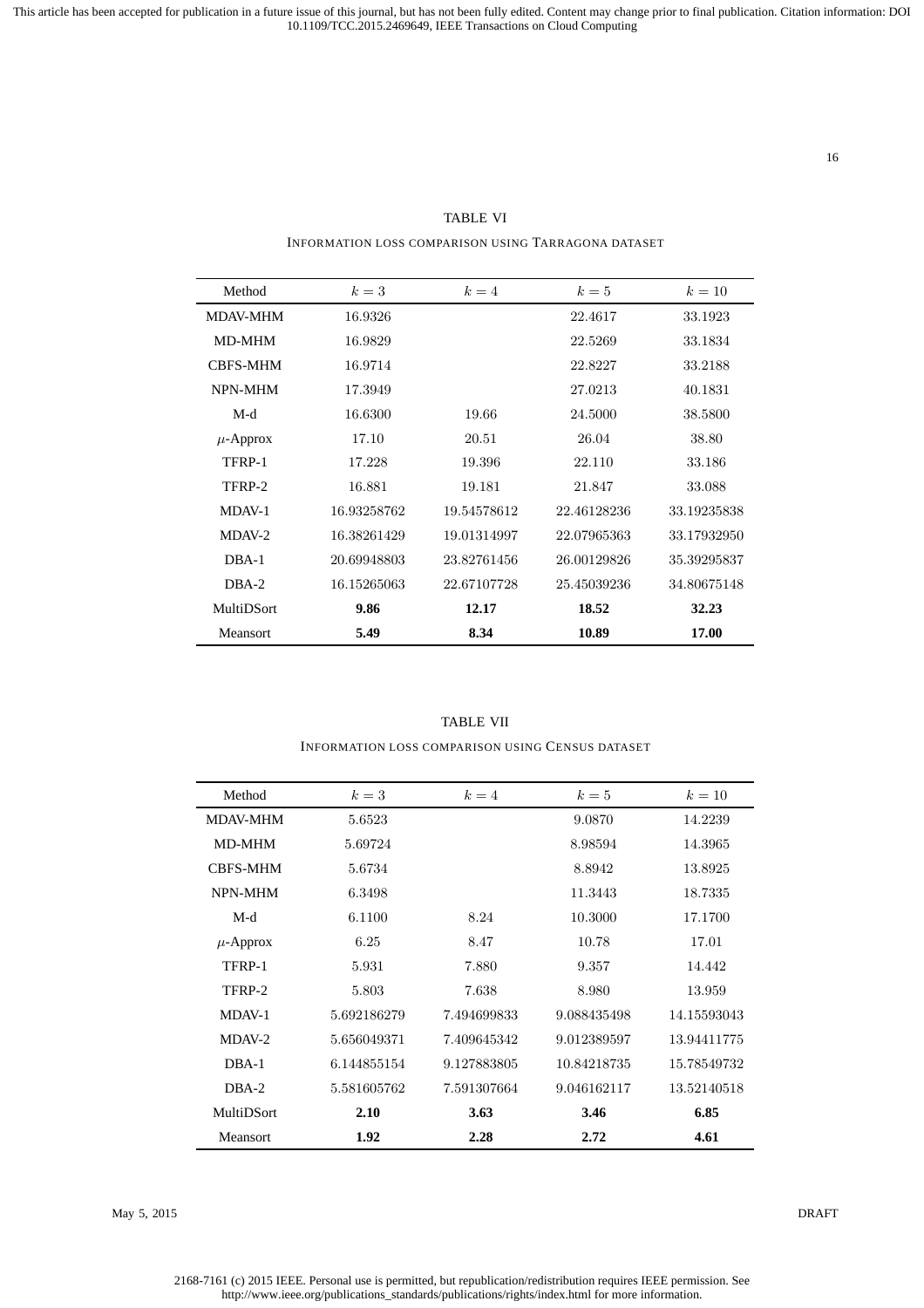#### TABLE VIII

INFORMATION LOSS COMPARISON USING EIA DATASET

| Method            | $k=3$       | $k=4$       | $k=5$       | $k=10$      |
|-------------------|-------------|-------------|-------------|-------------|
| <b>MDAV-MHM</b>   | 0.4081      |             | 1.2563      | 3.7725      |
| <b>MD-MHM</b>     | 0.4422      |             | 1.2627      | 3.6374      |
| <b>NPN-MHM</b>    | 0.5525      |             | 0.9602      | 2.3188      |
| $\mu$ -Approx     | 0.43        | 0.59        | 0.83        | 2.26        |
| TFRP-1            | 0.530       | 0.661       | 1.651       | 3.242       |
| TFRP-2            | 0.428       | 0.599       | 0.910       | 2.590       |
| MDAV-1            | 0.482938725 | 0.671345141 | 1.666657361 | 3.83966422  |
| $MDAV-2$          | 0.411101515 | 0.587381756 | 0.946263963 | 3.16085577  |
| $DBA-1$           | 1.090194828 | 0.84346907  | 1.895536919 | 4.265801303 |
| DBA-2             | 0.421048322 | 0.559755523 | 0.81849828  | 2.080980825 |
| <b>MultiDSort</b> | 0.41        | 0.71        | 0.85        | 1.38        |
| <b>Meansort</b>   | 0.21        | 0.31        | 0.43        | 1.04        |

of methods DBA-1, DBA-2, MDAV-1 and MDAV-2 are quoted from [33]; the information losses of methods MDAV-MHM, MD-MHM, CBFS-MHM, NPN-MHM and M-d (for  $k = 3, 5, 10$ ) are quoted from [12]; the information losses of methods  $\mu$ -Approx and M-d (for  $k = 4$ ) are quoted from [13], and the information losses of methods TFRP-1 and TFRP-2 are quoted from [32]. TFRP is a two-stage method and its two stages are denoted as TRFP-1 and TRFP-2 respectively. The TFRP-2 is similar to the DBA-2 but disallows merging a record to a group of size over  $(4k - 1)$ .

Tables VI-VIII show the information loss for several values of  $k$  and the Tarragona, Census and for the EIA datasets respectively. As mentioned above, the information loss of the proposed algorithms is compared with the latest microaggregation methods listed above. Information loss is measured as  $rac{\text{SSE}}{\text{SST}} \times 100$ , where SST is the total sum of the squares of the dataset (see Equation 3). Note that the within-groups sum of squares SSE is never greater than SST, therefore, the reported information loss measure takes values in the range [0,100]. Tables VI-VIII illustrate that in all of the test situations, the proposed algorithms incurs significantly less information loss than any of the microaggregation methods listed in the table. Therefore, the experimental results validate that proposed sorting based systematic microaggregation techniques offer better utility than the compared techniques.

*Analysis:* Both techniques outperform the existing techniques by a fair margin. It also shows that the Meansort technique consistently achieves a lower information loss compared to MultiDSort in all datasets. This is primarily due to the fact that unlike the Meansort technique which sorts instances based on their

May 5, 2015 DRAFT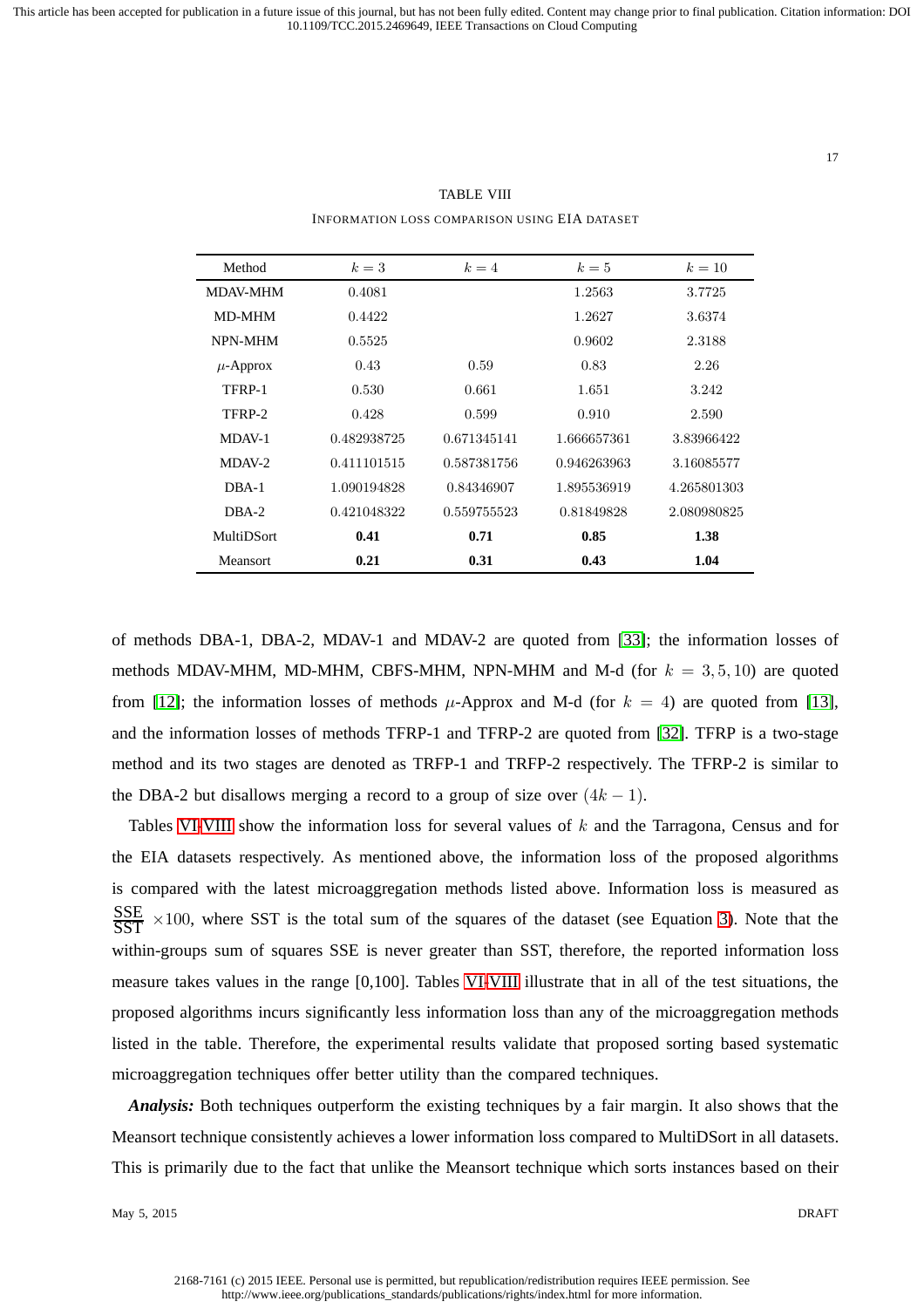#### 18



Fig. 3. Information Loss vs k for MultiDSort-based Microaggregation on Tarragona, Census, and EIA datasets

distances from the centroid, MultiDSort only generates a partial order of the instances so that the top and bottom instances are far from each other without exhaustively compared to other instances. Consequently, MultiDSort does not rely on a single reference point to measure the distance of each instance, instead it relies on the relative values of the variables of the instance vector so that instances with lower attribute values appear at the top and the ones with higher attribute values appear at the bottom. Indeed, MultiDSort can be extended to generate a matrix with all possible distance-pairs to identify which two instances are farthest from each other. This is planned as a future work and extension to the present work.

Figure 3 and Figure 4 illustrate how the information loss values changes with k for each dataset. Results indicate that information loss increases with k. This is obvious since the higher number of records in each cluster results in higher sum-of-squared-error (SSE) values due to the fact that each cluster now has more observations and possibly larger variance. Interestingly, there is little correlation between overall information loss of a dataset and its size as evident from the fact that the information loss for EIA dataset (containing 4092 instances) is much lower than the information loss for Tarragona dataset (containing 1082 instances). This may be due to the lower variance in EIA dataset resulting in clusters with lower SSE, hence lower information loss.

Figure 5 and Figure 6 show how the execution time varies with  $k$  and different file sizes. Again, results show that the execution time depends on the value of  $k$ . It shows that the execution time increases slightly due to the increased number of permutations that need to be calculated for each cluster for the higher k. Furthermore, as expected the execution is also related to a file size. As expected, it takes the longest time to find k-anonymous clusters for the EIA dataset (4092 instances) and quickest time for the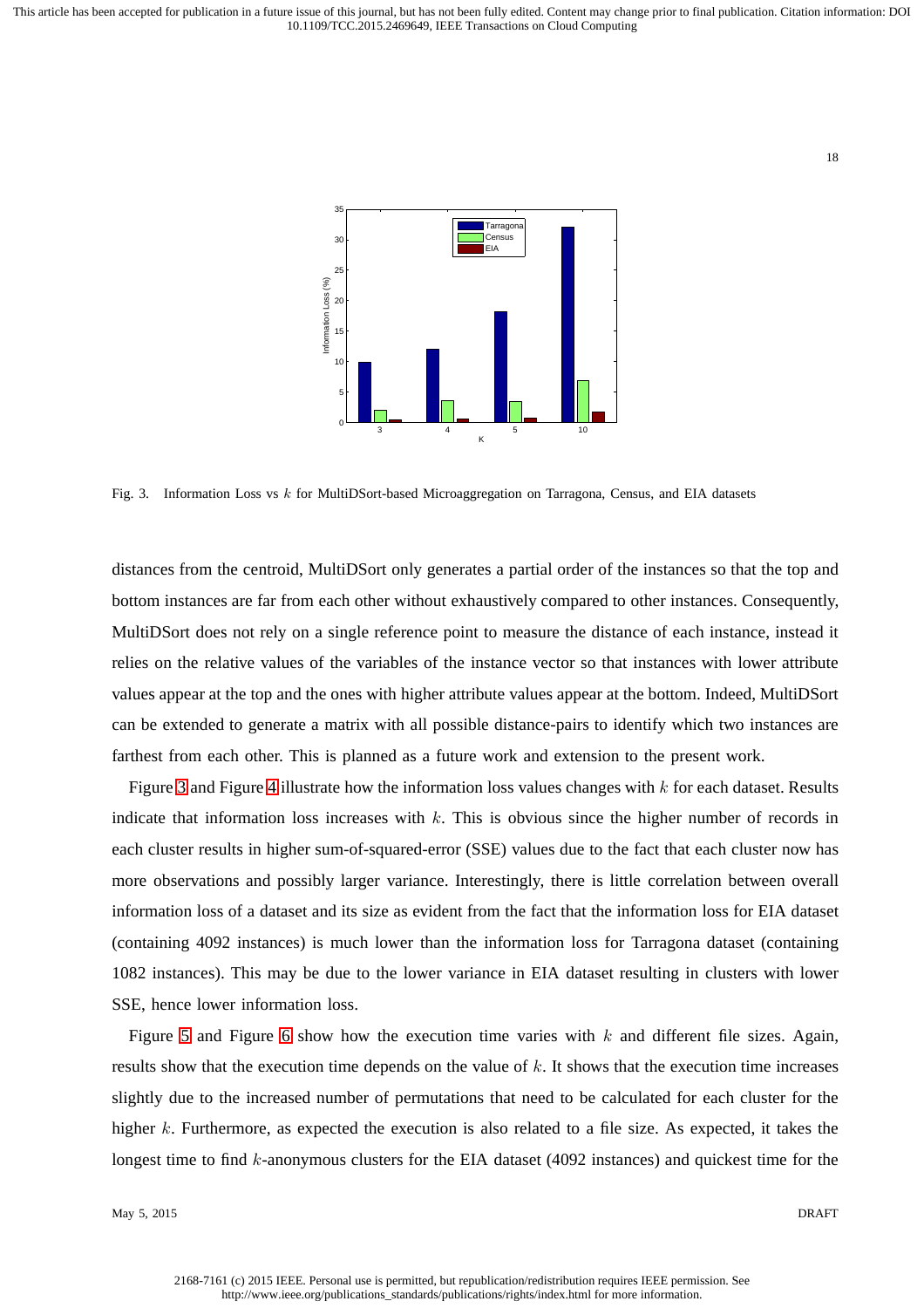19



Fig. 4. Information Loss vs k for Meansort-based Microaggregation on Tarragona, Census, and EIA datasets



Fig. 5. Execution time vs  $k$  (MultiDSort)

census dataset (834 instances).

## VII. CONCLUSION

Microdata protection in cloud computing is a challenging task in privacy preserving. Microaggregation is an effective method in SDC for protecting privacy in microdata and has been extensively used worldwide. This paper proposed new microaggregation methods in SDC that can be applied in cloud computing where the level of privacy required is controlled by a parameter  $k$ , often called the anonymity parameter. For k-anonymization,  $k$  is basically the minimum number of records in a cluster. Once the value of  $k$  has been chosen, the data protector and the data users are interested in minimizing the information loss. This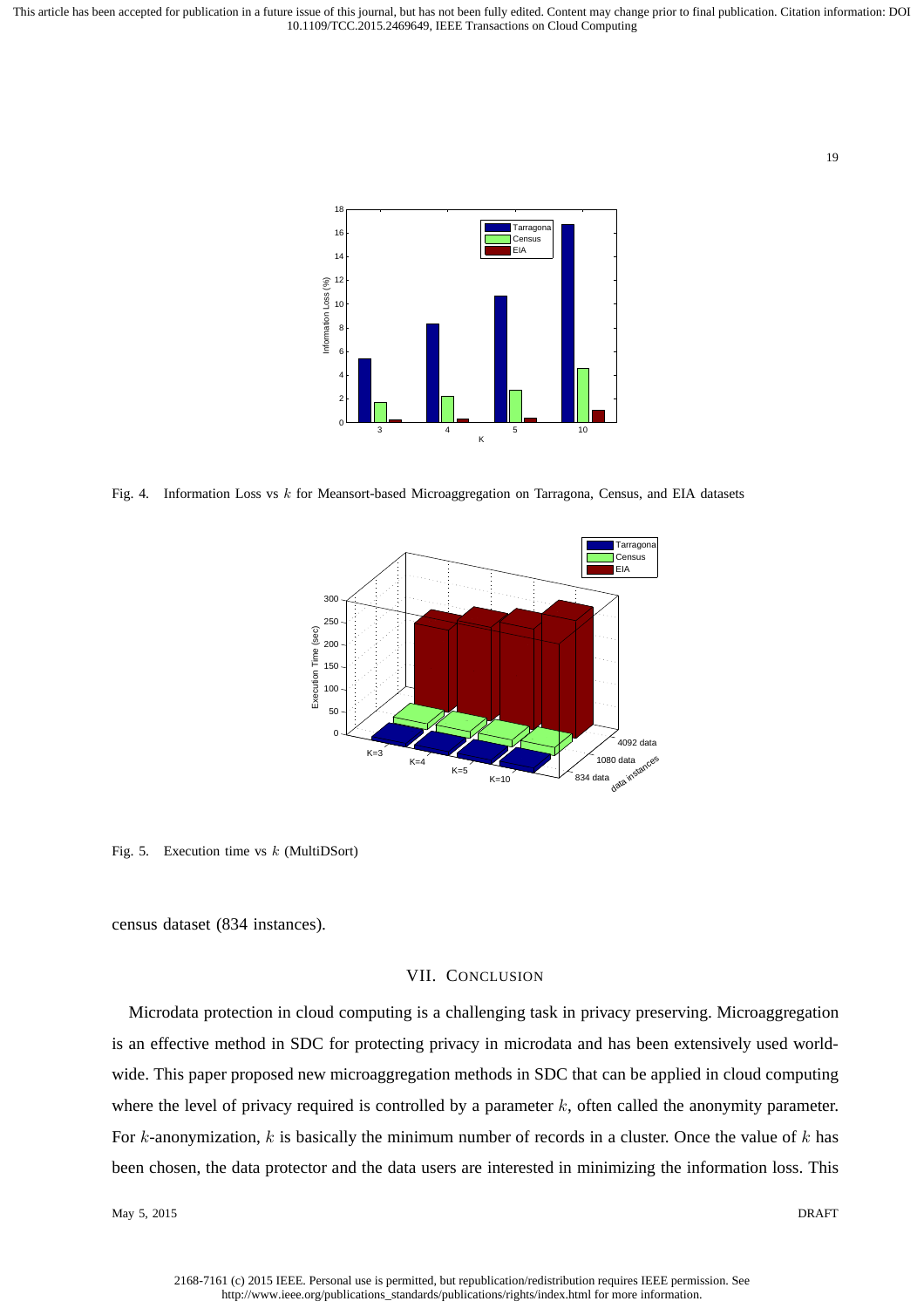

Fig. 6. Execution time vs  $k$  (Meansort)

work has presented new sorting frameworks for numerical attributes to minimize the information loss. The new methods consists of two stages. In the first stage it sorts all the records in the dataset so that the first and the last record are very different, and in the second stage it describes a pairwise systematic clustering algorithm that builds clusters with minimum information loss. A comparison has been made of the proposed algorithms with the most widely used microaggregation methods using the three most popular benchmark datasets (Tarragona, Census and the EIA). The experimental results show that the proposed algorithm outperforms all the tested microaggregation methods with respect to information loss. Thus the proposed method is very effective in preserving the privacy microdata sets and can be used as an effective privacy preserving k-anonymization method for Statistical Disclosure Control.

#### **REFERENCES**

- [1] Bezdek, J.C.: Pattern recognition with fuzzy objective function algorithms. Academic Publishers, Norwell (1981).
- [2] Bhargava, B., Singh, N., Sinclair, A.: Privacy in Cloud Computing Through Identity Management. International Conference on Advances in Computing and Communication (ICACC), pp. 1-6, Hamirpur (2011)
- [3] Cormode, G., Procopiuc, C.M., Shen, E., Srivastava, D., Yu, T.: Empirical privacy and empirical utility of anonymized data. ICDE Workshops, pp. 77-82, Brisbane (2013)
- [4] Clifton,C., Tassa, T.: On syntactic anonymity and differential privacy. ICDE Workshops, pp. 88-93, Brisbane (2013)
- [5] Domingo-Ferrer, J., Torra, V.: Privacy in data mining. Data Mining and Knowledge Discovery. 11 (2), 117–119 (2005)
- [6] Domingo-Ferrer, J., Mateo-Sanz, J.: Practical data-oriented microaggregation for statistical disclosure control. IEEE Transactions on Knowledge and Data Engineering. 14(1), 189-201 (2002)

May 5, 2015 DRAFT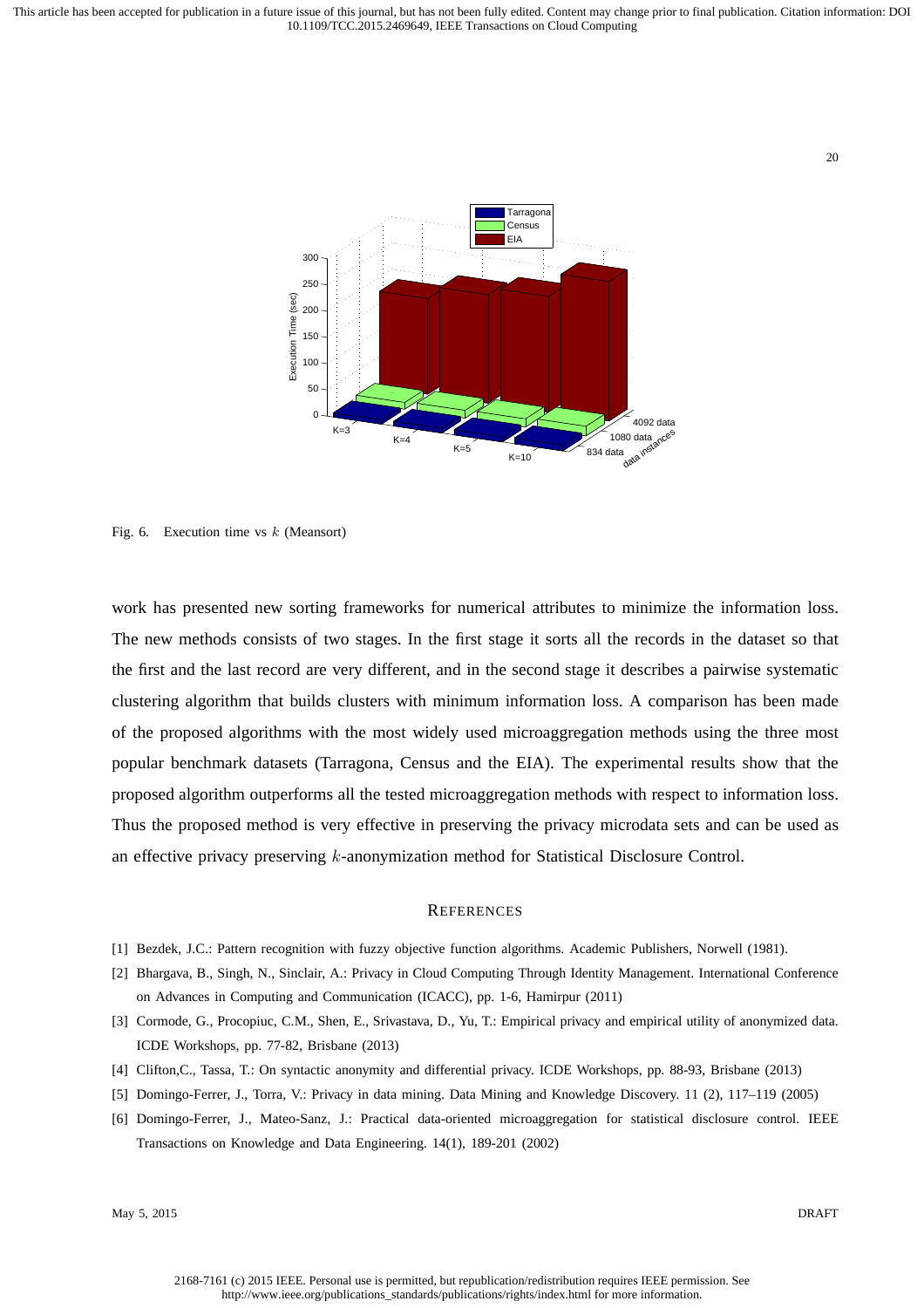- [7] Domingo-Ferrer, J., Torra, V.: Extending microaggregation procedures using defuzzification methods for categorical variables. In: 1st international IEEE symposium on intelligent systems, pp. 44–49. Verna (2002)
- [8] May, P., Ehrlich, H.C., Steinke, T.: ZIB Structure Prediction Pipeline: Composing a Complex Biological Workflow through Web Services. In: Nagel, W.E., Walter, W.V., Lehner, W. (eds.) Euro-Par 2006. LNCS, vol. 4128, pp. 1148–1158. Springer, Heidelberg (2006)
- [9] Domingo-Ferrer, J., Torra, V.: Towards fuzzy c-means based microaggregation. In: Grzegorzewski, P., Hryniewicz, O., Gil, A. (eds.) Soft methods in probability, statistics and data analysis. Advances in soft computing, vol. 16, pp. 289-294. Heidelberg: Physica-Verlag (2002)
- [10] Domingo-Ferrer, J. and Torra, V.: Fuzzy microaggregation for microdata protection. Journal of Advanced Computational Intelligence and Intelligent Informatics. 7(2), 153-159 (2003)
- [11] Domingo-Ferrer, J., Torra, V.: Ordinal, continuous and heterogeneous kanonymity through microaggregation. Data Mining and Knowledge Discovery. 11(2), 195-212 (2005)
- [12] Domingo-Ferrer, J., Martinez-Balleste, A., Mateo-Sanz, J.M., Sebe, F.: Efficient multivariate data-oriented microaggregation. The VLDB Journal. 15(4), 355-369 (2006)
- [13] Domingo-Ferrer, J., Sebe, F., Solanas, A.: A polynomial-time approximation to optimal multivariate microaggregation. Computer and Mathematics with Applications. 55(4), 714-732 (2008)
- [14] Gionis, A., Mazza, A., Tassa, T.: k-Anonymization Revisited. ICDE, pp. 744-753, Maxico (2008)
- [15] Ghinita,G., Karras, P., Kalnis, P., Mamoulis, N.: A framework for efficient data anonymization under privacy and accuracy constraints. ACM Transaction on Database System. 34(2), Article 9 (2009)
- [16] Han, J.-M., Cen, T.,-T., Yu, H.-Q., Yu, J.: A multivariate immune clonal selection microaggregation algorithm. IEEE international conference on granular computing. pp. 252–256. Hangzhou (2008)
- [17] Hansen, S., Mukherjee, S.: A polynomial algorithm for optimal univariate microaggregation. IEEE Transactions on Knowledge and Data Engineering. 15(4), 1043-1044 (2003)
- [18] Laszlo, M., Mukherjee, S.: Minimum spanning tree partitioning algorithm for microaggregation. IEEE Transactions on Knowledge and Data Engineering. 17(7), 902-911 (2005)
- [19] Oganian, A., Domingo-Ferrer, J.: On the complexity of optimal microaggregation for statistical disclosure control. Statistical Journal of the United Nations Economic Commission for Europe. 18, 345-354 (2001)
- [20] Solanas, A.: Privacy protection with genetic algorithms. In: Yang, A. Shan, Y., Bui, L.T. (eds.) Success in evolutionary computation. Studies in Computional Intelligence, vol. 92, pp. 215-237. Heidelberg: Springer (2008)
- [21] Solanas, A., Martinez-Balleste, A., Domingo-Ferrer, J.:  $V MDAV$ : A multivariate microaggregation with variable group size. In: 17th COMPSTAT Symposium of the IASC. Rome (2006).
- [22] Samarati, P.: Protecting respondent's privacy in microdata release. IEEE Transactions on Knowledge and Data Engineering. 13(6), 1010–1027 (2001)
- [23] Sweeney, L.: k-Anonymity: A model for protecting privacy. International Journal on Uncertainty, Fuzziness and Knowledgebased Systems. 10(5), 557-570 (2002)
- [24] Torra, V.: Microaggregation for categorical variables: A median based approach. In: Domingo-Ferrer, J., Torra, V. (eds.)PSD 2004. LNCS, vol. 3050, pp. 162-174. Heidelberg: Springer , (2004)
- [25] Kabir, M.E., Wang,H.: Systematic Clustering-based Microaggregation for Statistical Disclosure Control. In: IEEE International Conference on Network and System Security, pp. 435-441, Melbourne (2010)

May 5, 2015 DRAFT